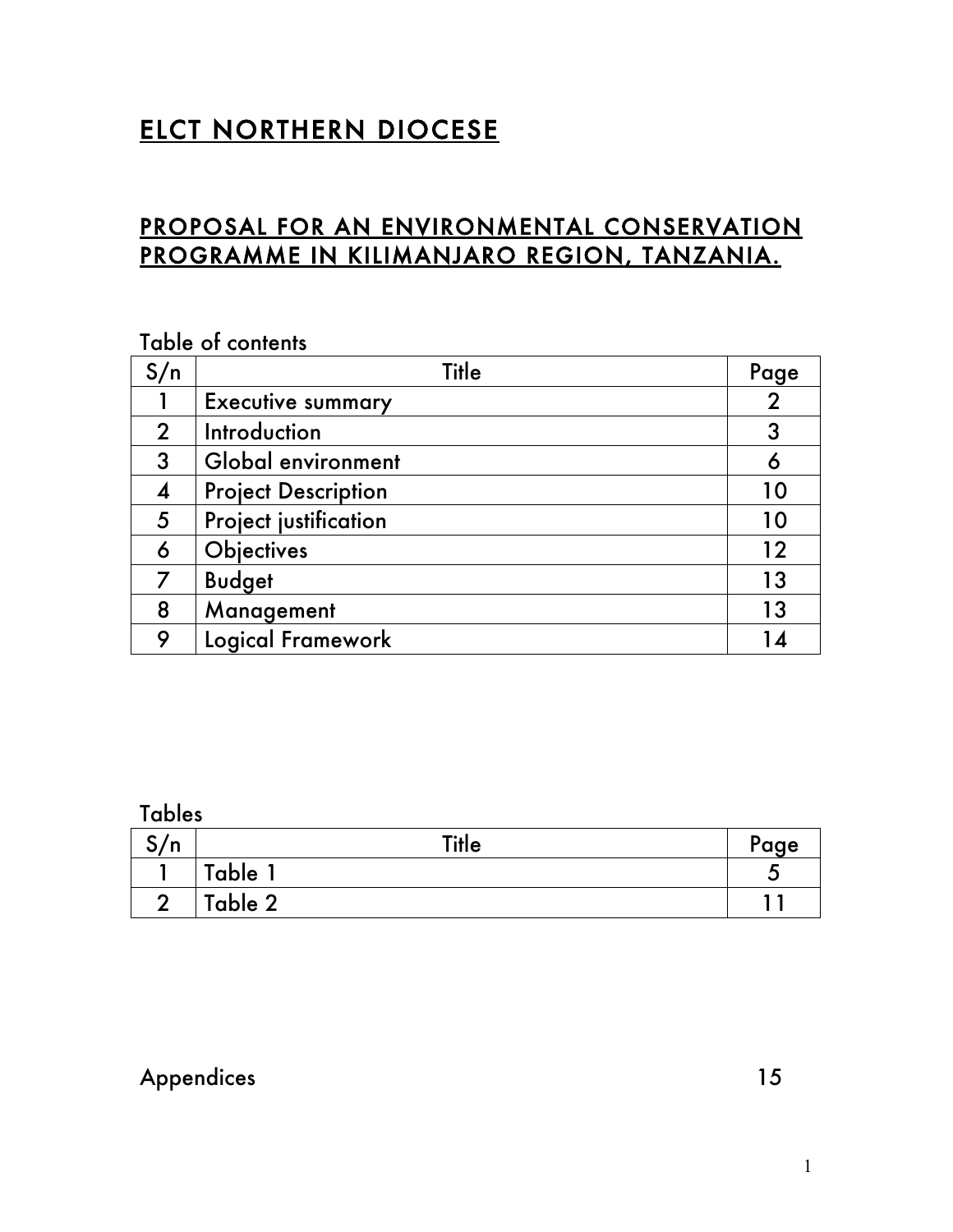|   | Title                       | Location |
|---|-----------------------------|----------|
|   | <b>Environment Workshop</b> |          |
|   | Activity Budget             |          |
| ? | <b>Logical Framework</b>    |          |

### 1.0 EXECUTIVE SUMMARY

Kilimanjaro Region, one of the twenty such administrative sub-divisions making Tanzania mainland is located at the north eastern corner of Tanzania. The region occupies the slopes of Mount Kilimanjaro whose peak stands at 5,895 meters Above Sea Level, making it the highest in Africa. The snow capped mountain in the tropics, just to the south of the equator is an international tourist attraction, hence a valuable asset to the region and the country.

 Geographically, the region combines features of coastal lowlands and alpine configuration, both of which result in a variety of soils, climate, and vegetation and consequently a differentiated pattern of economic activities. Kilimanjaro Region, with a population of 1.4 million, has an area of 13,309 km<sup>2</sup>, with a population density of 104 people per km<sup>2</sup>, compared with the national average of 37 people per  $km^2$ . The highlands of Kilimanjaro, however, where most farming takes place, have a population density of over 350 people per  $km^2$ . The region has four ecological zones, namely: the mountain peaks, the highlands, the midlands and the lowland plains. Each of these zones has unique ecological characteristics which determine patterns of socio-economic activities and investment opportunities. These characteristics are as shown in Table 1.

 There are two rainy seasons, the major one extending from March to May and a minor one between October and December. The pattern of economic activity is very much influenced by the amount of rain and actual distribution of the same. In many areas of Kilimanjaro, rainfall has to be supplemented with irrigation.

The mainstay of Kilimanjaro economy is agriculture. The main crops are coffee, wheat, sugar cane, cotton, cardamom and sunflower as cash crops. The major food crops are maize, bananas, beans, fruits, sorghum, cassava and paddy. Total cultivated land is about 401,000 ha. (2000-2001). With a dairy cattle herd of 123,000, Kilimanjaro is leading the nation in the number of high grade dairy cattle. In addition to these there are about 420,000 indigenous beef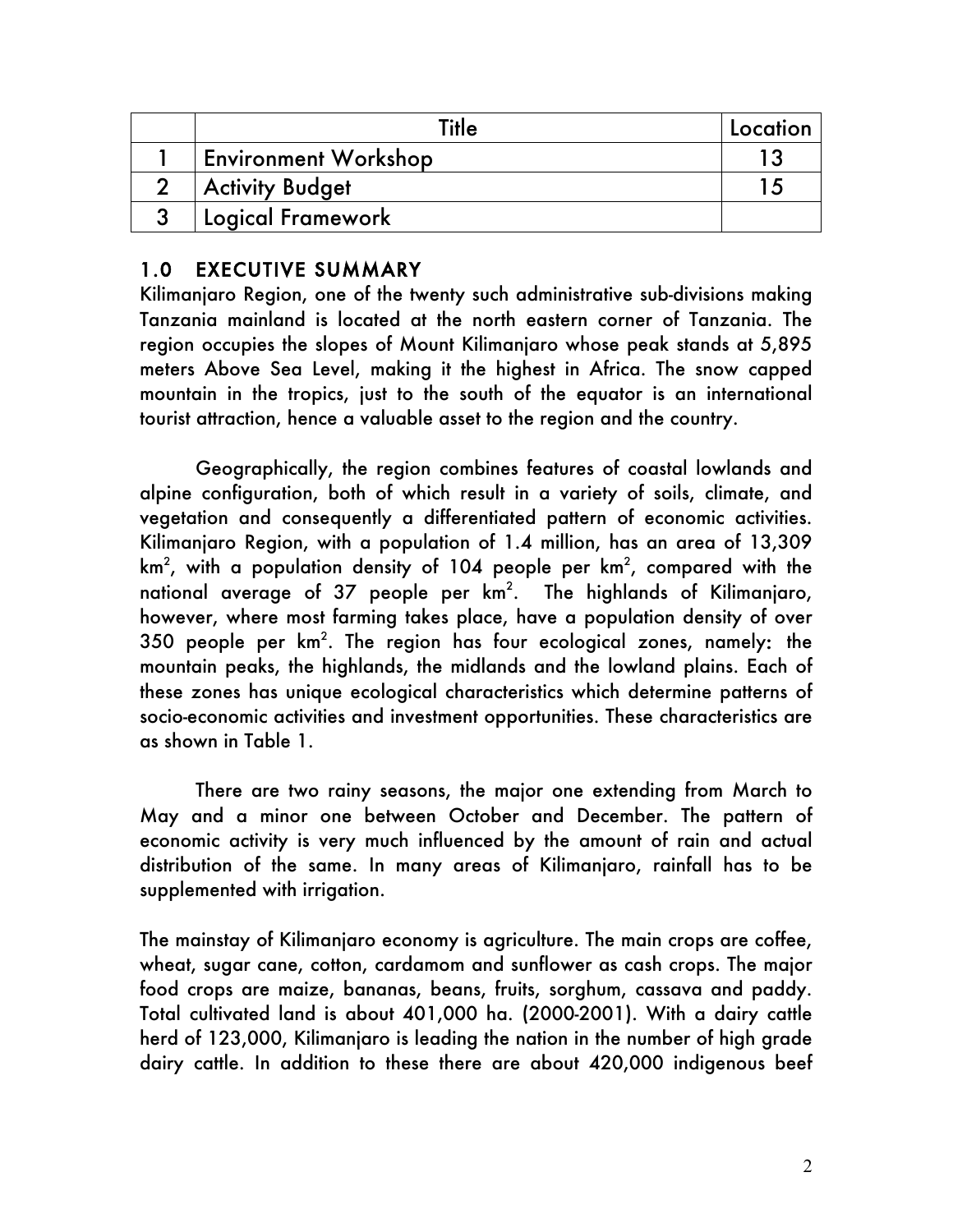cattle, and 700,000 small animals. In 2000 crop farming contributed 77.2 % of the output agricultural sector while livestock contributed 16.2 %.

Income per capita in Kilimanjaro region rose from U\$ 108 in 1994 to U\$ 194 in 2000. While in 1988, Kilimanjaro ranked  $3<sup>rd</sup>$  in per capita income among 20 regions, in year 2000 it ranked 7th. This is one of the indicators of slow rise in incomes of the people.

During the past four decades, Kilimanjaro region has witnessed degradation of its environment, particularly its forests and landscape due largely to poverty. Deforestation has contributed to climate change through rising "stock" of greenhouse gases including greenhouse gases carbon dioxide methane, nitrous oxide among others. These gases have the ability to retain atmospheric heat, and also destroy Earth's high-altitude ozone layer, the protective layer of gases that shields Earth from damaging ultraviolet radiation. Considering that Kilimanjaro exists in a national and global environment, it has to grapple with both its own atmospheric pollution and that by other, particularly, industrialized countries. Drought during previously usually wet seasons is a common phenomenon. This has led to poor harvests, famine and rising poverty.

This undesirable trend of environmental destruction must be reversed, with each country and region having a contribution to make. This project is Kilimanjaro's effort to put right what has gone wrong and convert into an environment conserving region. Massive tree planting for example will reduce atmospheric carbon dioxide particularly if the rest of the country and countries in the international community take measures which will control emission of gases into the atmosphere.

The project which is estimated to cost USD 2.5 Million will plant at the minimum 8.5 million trees during the plan period, across the region. A department of the environment will be introduced into the structure of the Church in the Diocese to implement the project.

### 2.0 INTRODUCTION

2.1 Kilimanjaro Region, one of the twenty such administrative subdivisions making Tanzania mainland is located at the north eastern corner of Tanzania. The region occupies the slopes of Mount Kilimanjaro whose peak stands at 5,895 meters Above Sea Level, making it the highest in Africa. The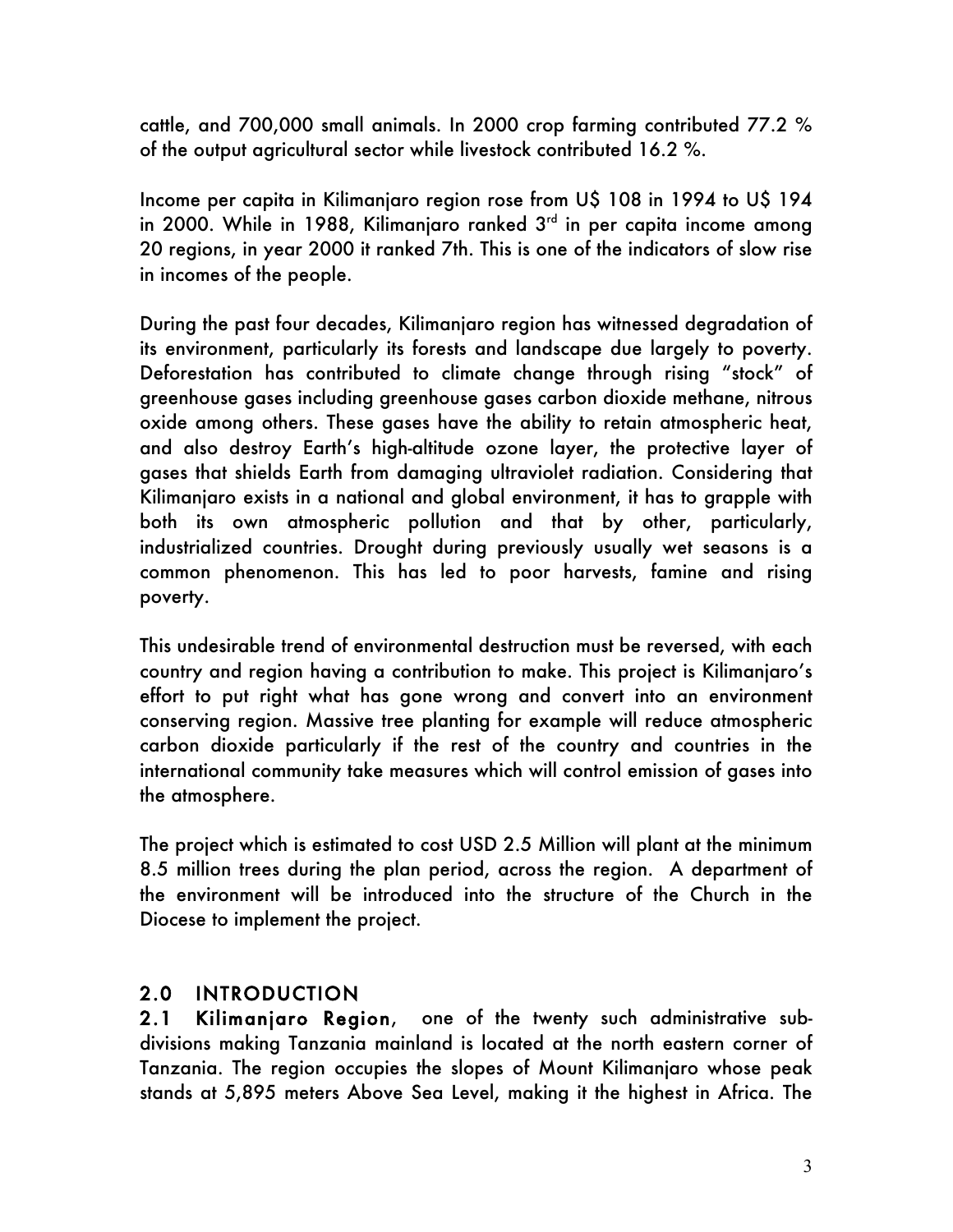snow capped mountain in the tropics, just to the south of the equator is an international tourist attraction, hence a valuable asset to the region and the country.

Kilimanjaro region has a unique location. At this location vis a vis the rest of the country, the region has every chance of being marginalized as a far off remote region. Closer look at the region places it at the center of a unique socio – economic –geographical region, extending as far as and including Tanga, Mombasa, Nairobi, Arusha and Manyara. The people of Kilimanjaro are close relatives of the people of this extended region. Their culture is a unique blend of cultures of the entire region. Geographically, the region combines features of coastal lowlands and alpine configuration, both of which result in a variety of soils, climate, and vegetation and consequently a differentiated pattern of economic activities. Kilimanjaro Region, with a population of 1.4 million, has an area of 13,309  $km^2$ , with a population density of 104 people per  $km^2$ , compared with the national average of 37 people per km<sup>2</sup>. The highlands of Kilimanjaro, however, where most farming takes place, have a population density of over 350 people per km². The region has four ecological zones, namely: the mountain peaks, the highlands, the midlands and the lowland plains. Each of these zones has unique ecological characteristics which determine patterns of socio-economic activities and investment opportunities. These characteristics are as shown in Table 1.

There are two rainy seasons, the major one extending from March to May and a minor one between October and December. The pattern of economic activity is very much influenced by the amount of rain and actual distribution of the same. In many areas of Kilimanjaro, rainfall has to be supplemented with irrigation.

The mainstay of Kilimanjaro economy is agriculture. The main crops are coffee, wheat, sugar cane, cotton, cardamom and sunflower as cash crops. The major food crops are maize, bananas, beans, fruits, sorghum, cassava and paddy. Total cultivated land is about 401,000 ha. (2000-2001). With a dairy cattle herd of 123,000,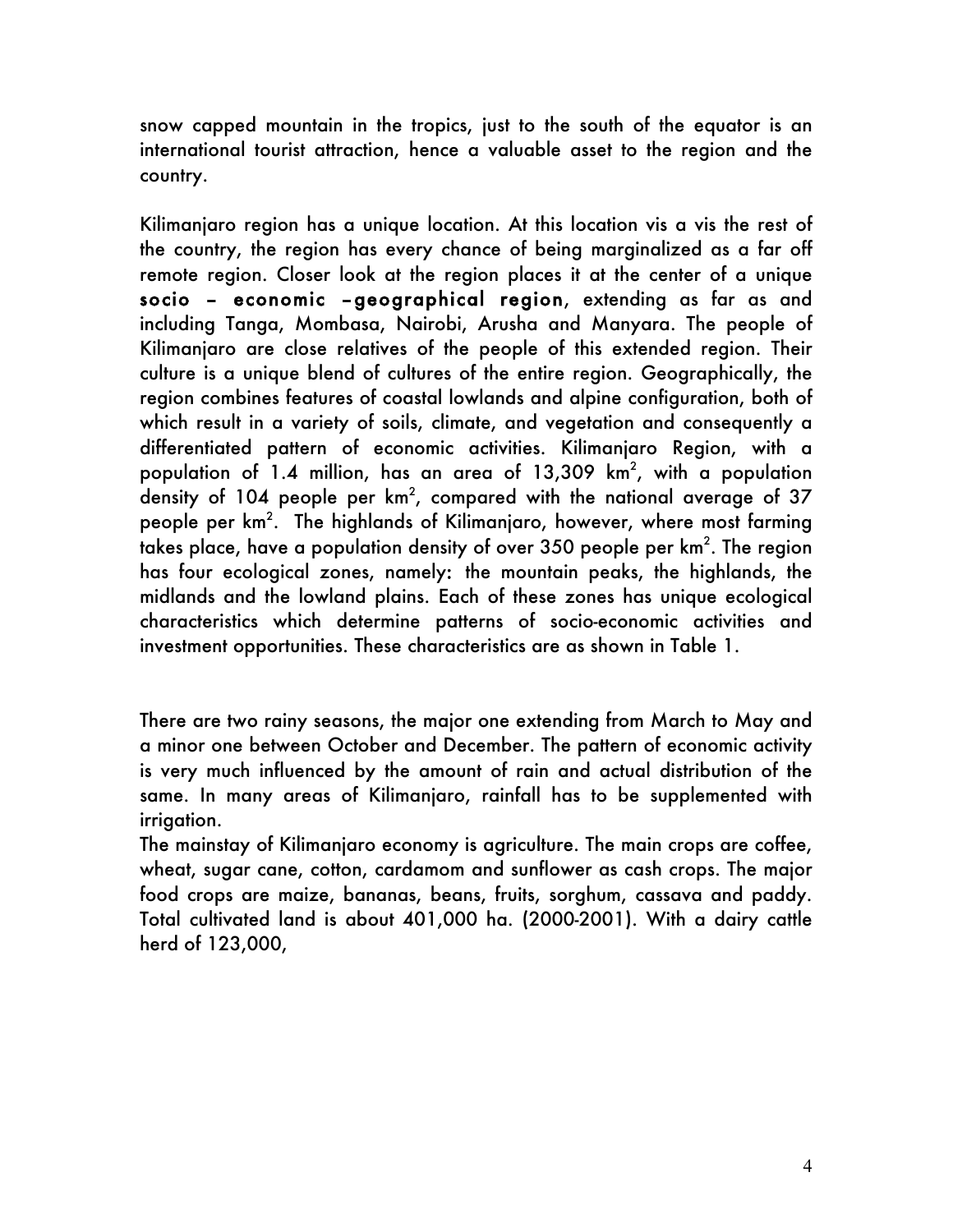|  |  | Table 1: Kilimanjaro Agro-Ecological Zones. |  |
|--|--|---------------------------------------------|--|
|--|--|---------------------------------------------|--|

| <b>ZONE</b>                          | <b>ALTITUD</b><br>E<br><b>RANGE</b><br><b>METRES</b> | <b>DOMINA</b><br><b>NT SOILS</b>          | <b>RAINFALL</b><br>mm | <b>TEMPER</b><br><b>ATURE</b><br>0 <sup>c</sup> | <b>POTENTIAL;</b><br><b>ECONOMIC</b><br><b>ACTIVITIES</b>                           |
|--------------------------------------|------------------------------------------------------|-------------------------------------------|-----------------------|-------------------------------------------------|-------------------------------------------------------------------------------------|
| Kilimanja<br>ro<br>Mountain<br>Peaks | 1800-<br>5895                                        | Volcanic                                  | $2000+$               | <b>Below</b><br>15                              | Tourism Timber Forest<br>products, NTFP                                             |
| Highland<br>S                        | 1100-<br>1800                                        | Volcanic                                  | 1250-<br>2000         | 15-20                                           | Tourism,<br>temperate<br>fruits,<br>crops,<br>vegetables Fodder,<br>dairy and, NTFP |
| Intermedi<br>ate Zone                | 900-<br>1100                                         | Moderatel<br>Fertile<br><b>y</b><br>Soils | 900-1250              | 20-30                                           | coffee,<br>bananas<br>cereals<br>and<br>beans<br>NTFP,<br>Livestock,<br>Folder      |
| Lowlands<br><b>Plains</b>            | Up<br>to<br>900                                      | Variable<br>Fertile<br>Soils              | 700-900               | Above<br>30                                     | $\circ$ f<br>tropical<br>Variety<br>beef, goats,<br>Crops,<br>Fishery, NTFP.        |

Kilimanjaro is leading the nation in the number of high grade dairy cattle. In addition to these there are about 420,000 indigenous beef cattle, and 700,000 small animals. In 2000 crop farming contributed 77.2 % of the output agricultural sector while livestock contributed 16.2 %.

Income per capita in Kilimanjaro region rose from U\$ 108 in 1994 to U\$ 194 in 2000. While in 1988, Kilimanjaro ranked  $3<sup>rd</sup>$  in per capita income among 20 regions, in year 2000 it ranked 7th. This is one of the indicators of slow rise in incomes of the people.

In terms of Human Development, Kilimanjaro's Human Development Index (HDI) of 0.603 gave Kilimanjaro a ranking second to Dar es Salaam whose HDI is 0.734. The national average is 0.482. This index takes into account life expectancy, literacy, primary school enrollment, education and economic expenditure. However there is a paradox to the apparently high HDI. This is shown by the low economic expenditure index of 0.327. We can safely conclude that the relatively good quality of life is a result of past investment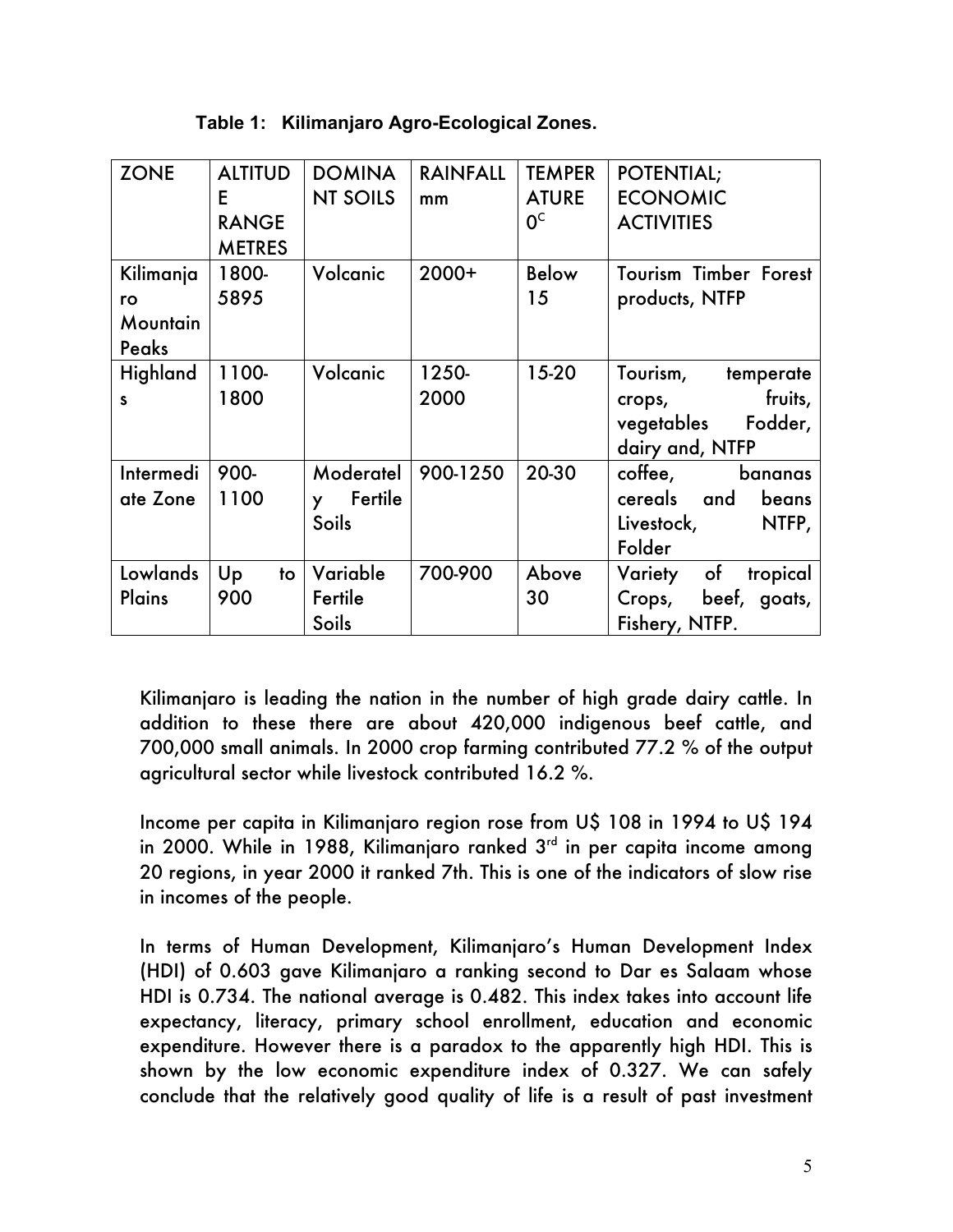and the resultant good infrastructure. Persistence of the current situation will soon see the quality of life drop drastically off that of income.

#### 3.0 The Global Environment

#### 3.1 Definitions

Environment is the sum total of all external factors that affect an organism. They may be other living organisms [biotic factors] or non-living variables [abiotic factors] like temperature, rainfall, day length, wind and ocean currents. Biotic and abiotic factors interact to form the ecosystem. Changes, however minute in any one factor in an ecosystem can influence success of a particular plant or animal specie in its environment.

Organisms and their environment constantly interact and both are changed by this interaction. Like all other living creatures, humans have clearly changed their environment and have done so generally on a grander scale than have all other species. Some of these human-induced changes such as destruction of the world's tropical rain forests to create farms or grazing lands have led to altered climate patterns. In turn, altered climate patterns have changed the way in which animals and plants are distributed in different ecosystems.

#### Climate and climate change

The abiotic factors of temperature, rainfall, day length, and ocean currents carry the weather and climate dimension in the ecosystem. The environment therefore delivers the climate of an area.

Climate is the long term effects of the sun's radiation on the rotating earth's varied surface and atmosphere. It is made up of averages of annual or seasonal temperatures and precipitation. Land and sea vary and react in different ways to the dynamic atmosphere. Climate is a synthesis of weather patterns which are day-by-day temperature and precipitation variations in a specified area.

Climate has profound effects on vegetation and animal life, including humans. It plays statistically significant roles in many physiological processes, from conception and growth to health and disease. Humans, in turn, can affect climate through the alteration of the earth's surface and the introduction of pollutants and chemicals such as carbon dioxide into the atmosphere.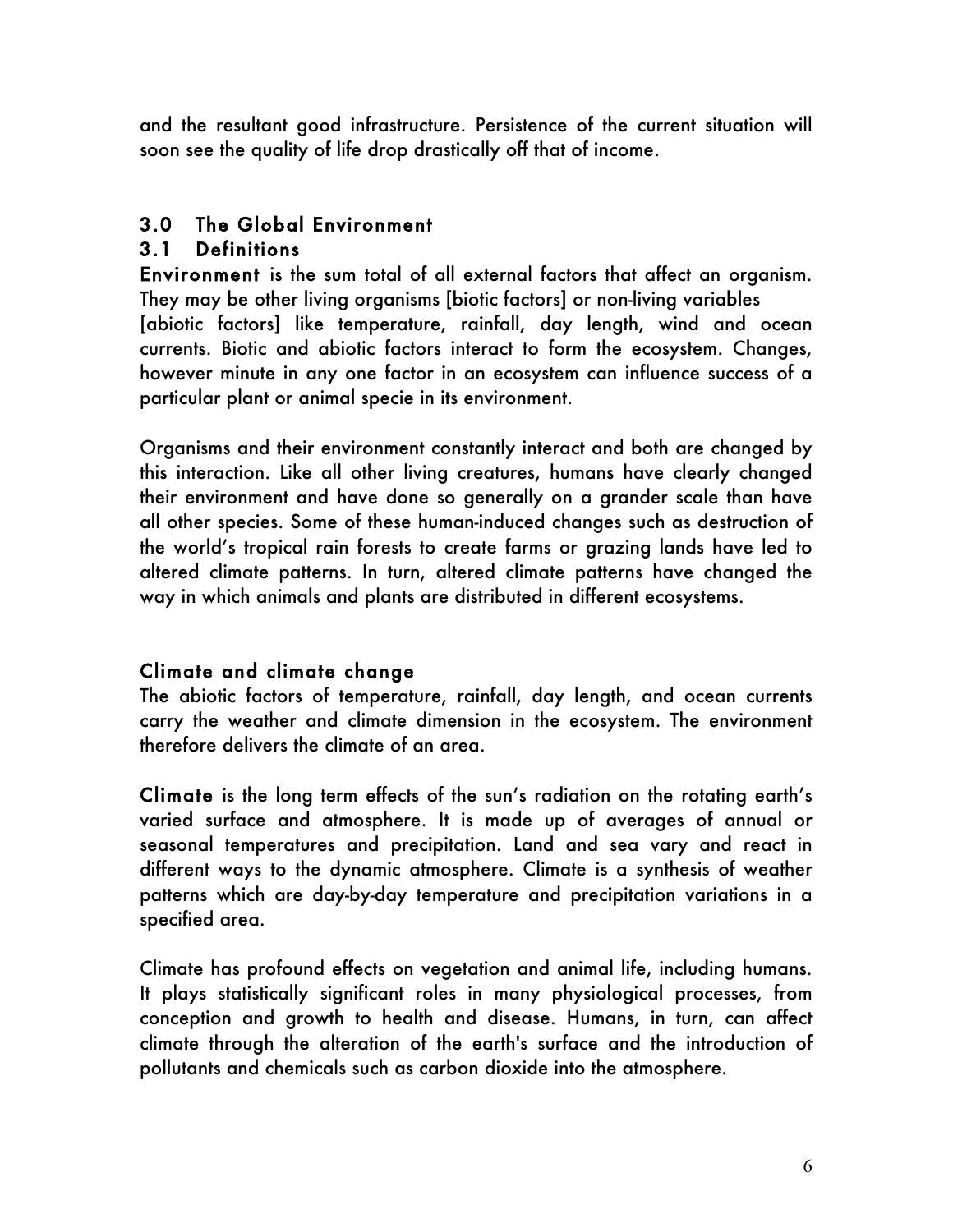3.2 Climate change is principally a consequence of global warming. Global Warming involves a rise in the average temperature of the atmosphere, oceans, and landmasses of Earth. The planet has warmed (and cooled) many times during the 4.65 billion years of its history. At present Earth appears to be facing a rapid warming, which most scientists believe results, at least in part, from human activities. The chief cause of this warming is thought to be the burning of fossil fuels, such as coal, oil, and natural gas, which releases into the atmosphere carbon dioxide and other substances known as greenhouse gases. As the atmosphere becomes richer in these gases, it becomes a better insulator, retaining more of the heat provided to the planet by the Sun.

The average surface temperature of Earth is about 15°C (59°F). Over the last century, this average has risen by about 0.6 Celsius degree (1 Fahrenheit degree). Scientists predict further warming of 1.4 to 5.8 Celsius degrees (2.5 to 10.4 Fahrenheit degrees) by the year 2100. This temperature rise is expected to melt polar ice caps and glaciers as well as warm the oceans, all of which will expand ocean volume and raise sea level by an estimated 9 to 100 cm (4 to 40 in), flooding some coastal regions and even entire islands. Some regions in warmer climates will receive more rainfall than before, but soils will dry out faster between storms. This soil desiccation may damage food crops, disrupting food supplies in some parts of the world. Plant and animal species will shift their ranges toward the poles or to higher elevations seeking cooler temperatures, and species that cannot do so may become extinct. The potential consequences of global warming are so great that many of the world's leading scientists have called for international cooperation and immediate action to counteract the problem.

The energy that lights and warms Earth comes from the Sun. Most of the energy that floods onto our planet is short-wave radiation, including visible light. When this energy strikes the surface of Earth, the energy changes from light to heat and warms Earth. Earth's surface, in turn, releases some of this heat as long-wave infrared radiation.

Much of this long-wave infrared radiation makes it all the way back out to space, but a portion remains trapped in Earth's atmosphere. Certain gases in the atmosphere, including water vapor, carbon dioxide, and methane, provide the trap. Absorbing and reflecting infrared waves radiated by Earth, these gases conserve heat as the glass in a greenhouse does and are thus known as greenhouse gases. As the concentration of these greenhouse gases in the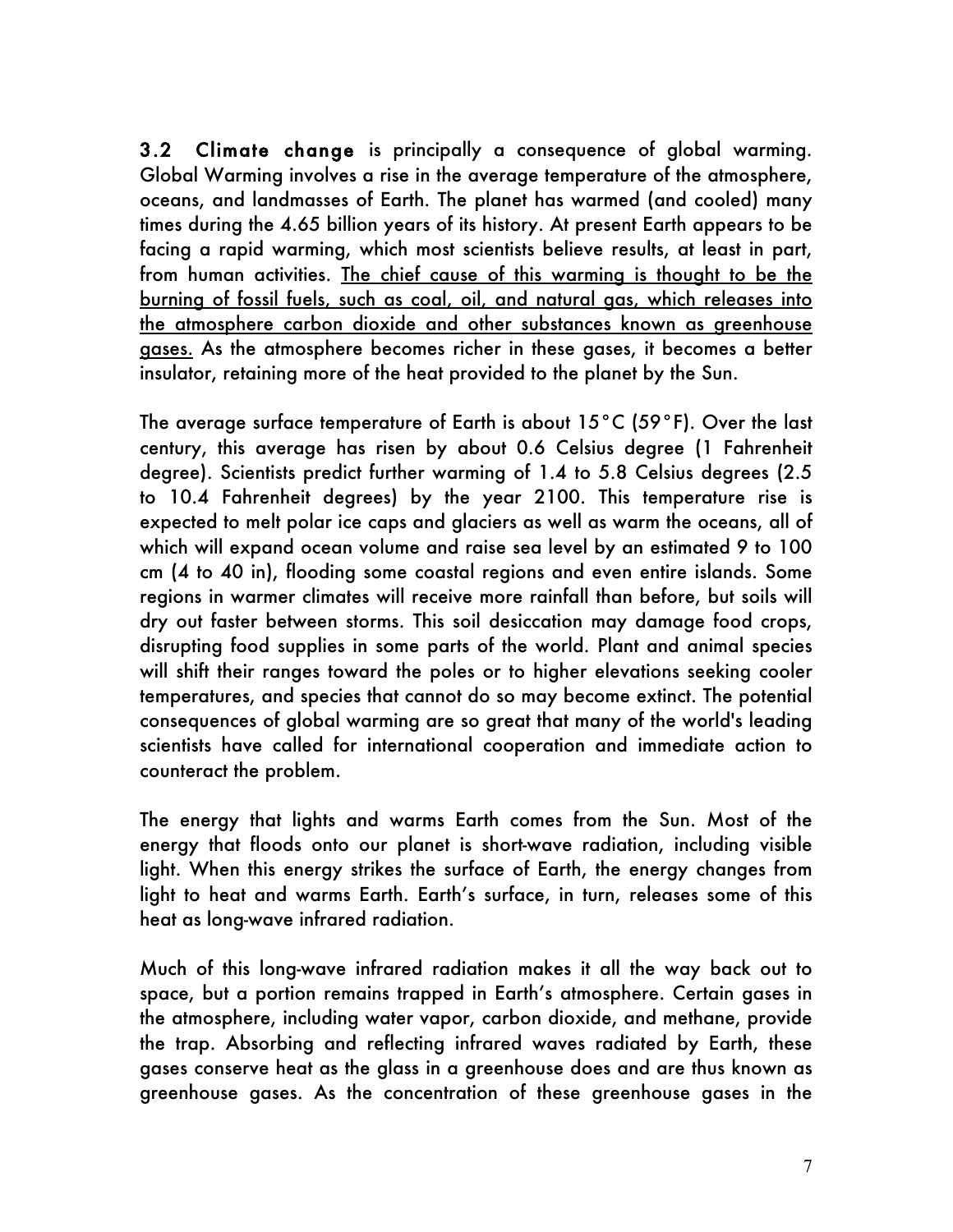atmosphere increases, more heat energy remains trapped below. All life on Earth relies on this greenhouse effect—without it, the planet would be colder by about 33 Celsius degrees (59 Fahrenheit degrees), and ice would cover Earth from pole to pole. However, a growing excess of greenhouse gases in Earth's atmosphere threatens to tip the balance in the other direction—toward continual warming.

### 3.3 Greenhouse Gases

Greenhouse gases occur naturally in the environment and also result from human activities. By far the most abundant greenhouse gas is water vapor, which reaches the atmosphere through evaporation from oceans, lakes, and rivers.

Carbon dioxide is the next most abundant greenhouse gas. It flows into the atmosphere from many natural processes, such as volcanic eruptions; the respiration of animals, which breathe in oxygen and exhale carbon dioxide; and the burning or decay of organic matter, such as plants. Carbon dioxide leaves the atmosphere when it is absorbed into ocean water and through the photosynthesis of plants, especially trees. Photosynthesis breaks up carbon dioxide, releasing oxygen into the atmosphere and incorporating the carbon into new plant tissue.

Humans escalate the amount of carbon dioxide released to the atmosphere when they burn fossil fuels, solid wastes, and wood and wood products to heat buildings, drive vehicles, and generate electricity. At the same time, the number of trees available to absorb carbon dioxide through photosynthesis has been greatly reduced by deforestation, the long-term destruction of forests by indiscriminate cutting of trees for lumber or to clear land for agricultural activities.

Ultimately, the oceans and other natural processes absorb excess carbon dioxide in the atmosphere. However, human activities have caused carbon dioxide to be released to the atmosphere at rates much faster than that at which Earth's natural processes can cycle this gas. In 1750 there were about 281 molecules of carbon dioxide per million molecules of air (abbreviated as parts per million, or ppm). Today atmospheric carbon dioxide concentrations are 368 ppm, which reflects a 31 percent increase. Atmospheric carbon dioxide concentration increases by about 1.5 ppm per year. If current predictions prove accurate, by the year 2100 carbon dioxide will reach concentrations of more than 540 to 970 ppm. At the highest estimation, this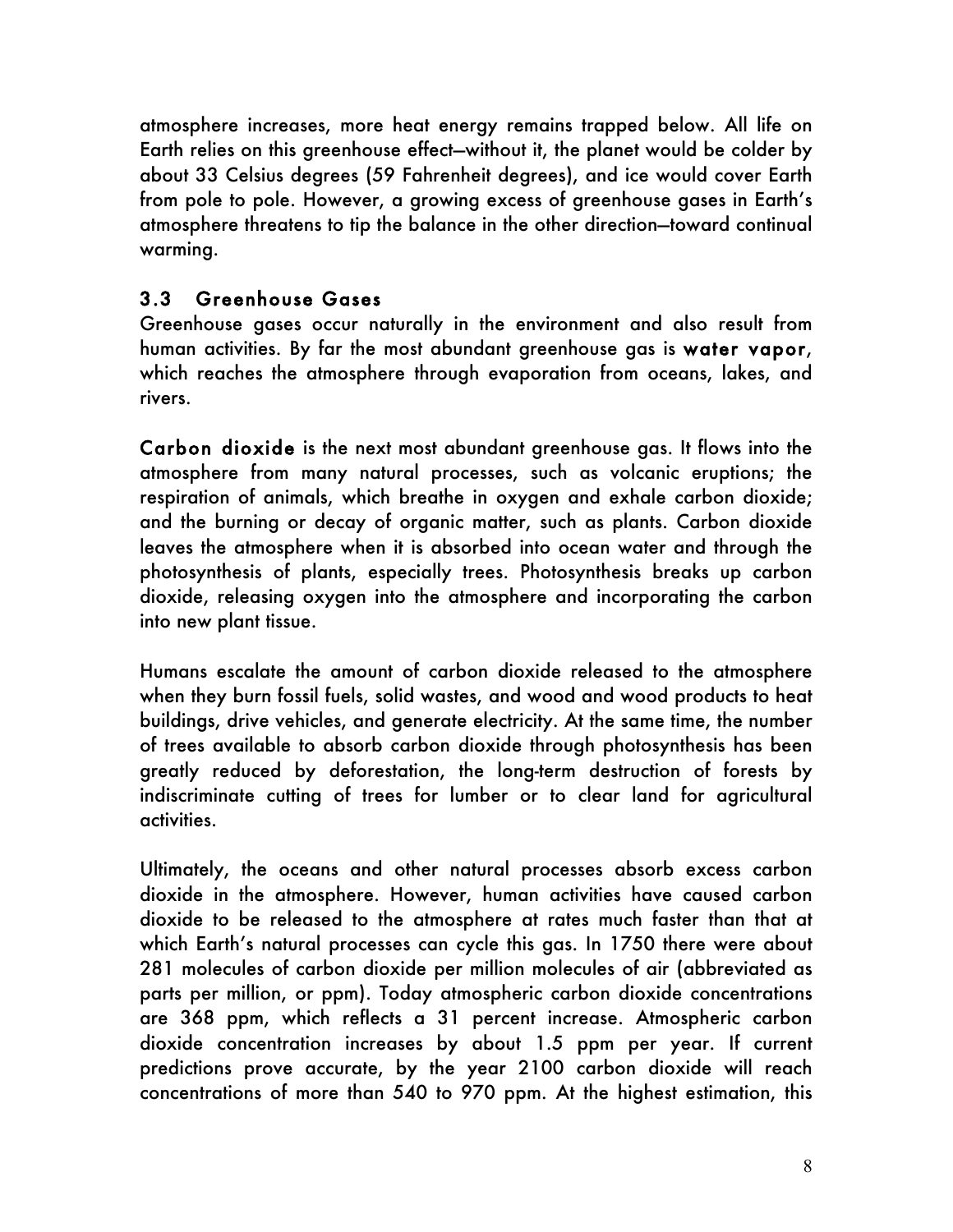concentration would be triple the levels prior to the Industrial Revolution, the widespread replacement of human labor by machines that began in Britain in the mid-18th century and soon spread to other parts of Europe and to the United States.

Industrial Smokestacks Carbon dioxide, sulfur dioxide, and other types of contaminants pouring from industrial smokestacks contribute largely to the world's atmospheric pollution. Carbon dioxide contributes significantly to global warming, while sulfur dioxide emissions are the principal cause of acid rain in the northeastern United States.Oxford Scientific Films/Kim Westerskov

Methane is an even more effective insulator, trapping over 20 times more heat than does the same amount of carbon dioxide. Methane is emitted during the production and transport of coal, natural gas, and oil. Methane also comes from rotting organic waste in landfills, and it is released from certain animals, especially cows, as a byproduct of digestion. Since the beginning of the Industrial Revolution in the mid-1700s, the amount of methane in the atmosphere has more than doubled.

Nitrous oxide is a powerful insulating gas released primarily by burning fossil fuels and by plowing farm soils. Nitrous oxide traps about 300 times more heat than does the same amount of carbon dioxide. The concentration of nitrous oxide in the atmosphere has increased 17 percent over preindustrial levels.

In addition, greenhouse gases are produced in many manufacturing processes. Perfluorinated compounds result from the smelting of aluminum. Hydrofluorocarbons form during the manufacture of many products, including the foams used in insulation, furniture, and car seats. Refrigerators built in some developing nations still use chlorofluorocarbons as coolants. In addition to their ability to retain atmospheric heat, some of these synthetic chemicals also destroy Earth's high-altitude ozone layer, the protective layer of gases that shields Earth from damaging ultraviolet radiation. For most of the 20th century these chemicals have been accumulating in the atmosphere at unprecedented rates. But since 1995, in response to regulations enforced by the Montréal Protocol on Substances that Deplete the Ozone Layer and its amendments, the atmospheric concentrations of many of these gases are either increasing more slowly or decreasing.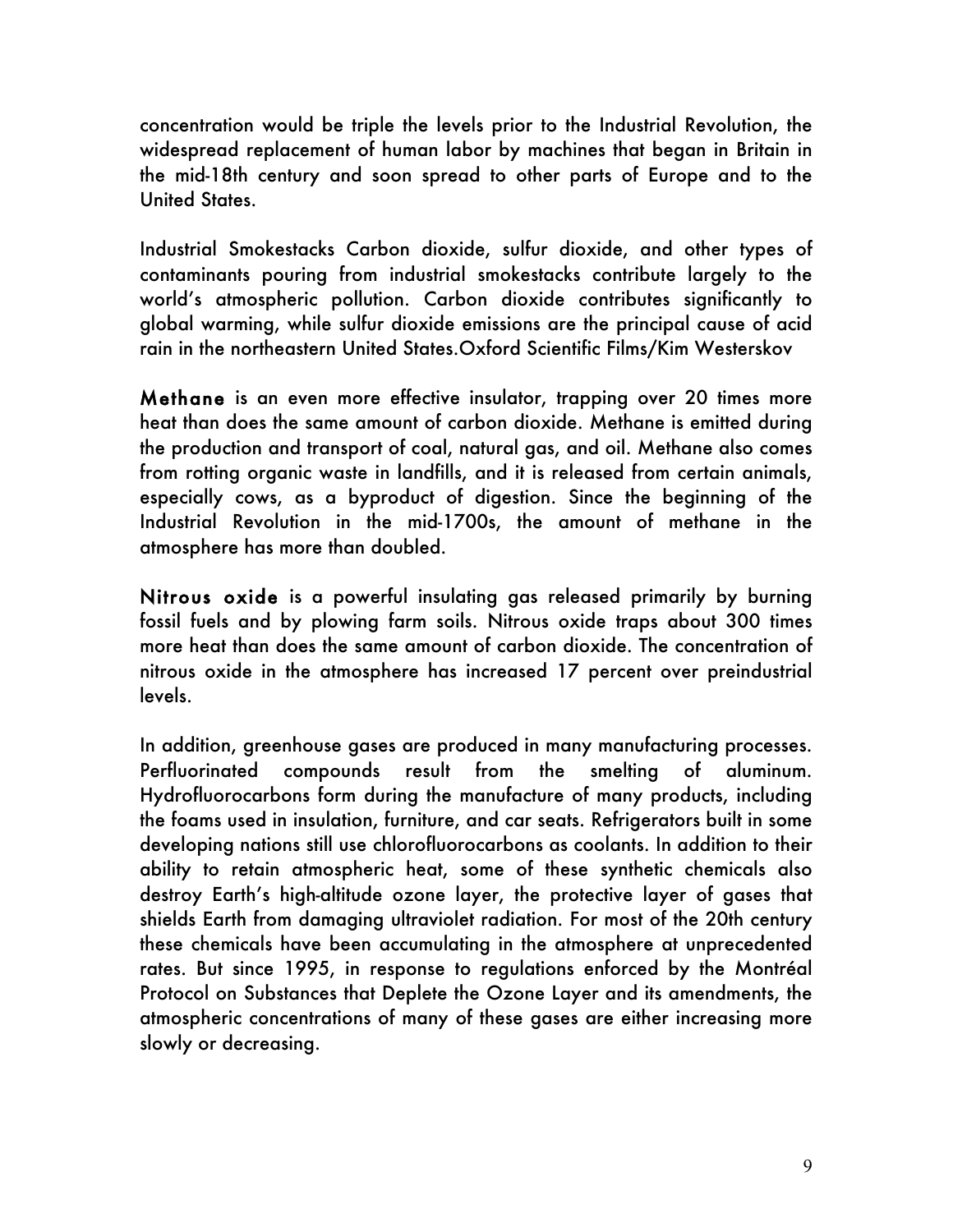Scientists are growing concerned about other gases produced from manufacturing processes that pose an environmental risk. In 2000 scientists identified a substantial rise in atmospheric concentrations of a newly identified synthetic compound called trifluoromethyl sulfur pentafluoride. Atmospheric concentrations of this gas are rising quickly, and although it still is extremely rare in the atmosphere, scientists are concerned because the gas traps heat more effectively than all other known greenhouse gases. Perhaps more worrisome, scientists have been unable to confirm the industrial source of the gas.

# 4.0 PROJECT DESCRIPTION

The Project is about restoration and conservation of the environment and . It involves implementation of measures capable of:

- **EXE** restoring the environment to its initial balanced state, and
- **EXE** ensuring that conservation remains sustained.

The measures are mainly those which are within the implementation ability of ELCT-ND and those whose implementation requires influence through Church advocacy.

# 5.0 JUSTIFICATION

The case for intervention to restore and protect Kilimanjaro Region's environment can be seen in Appendix 1. This Appendix carry observations of 14 participants who took part in a proposal kick-off workshop organized by the Diocese. Appendix 1 is transmitted separately as *"Environment Workshop"* File.

# 5.1 Absence of education on the environment.

There is widespread ignorance in the Kilimanjaro community, of the virtues of environmental conservation and the risks of destruction. Environmental degradation therefore does not worry people so long as the eye of law enforcement agencies is not close by. Continuing education is necessary for sustained awareness of consequences of human actions in the course of interaction with the environment. Such awareness will lead to a change of attitude.

# 5.2 Reckless deforestation

There is extensive deforestation in plantation, natural , and agro-forests within Kilimanjaro Region as has been the case in the rest of the country. Such deforestation is for making way to farming activities, and the production of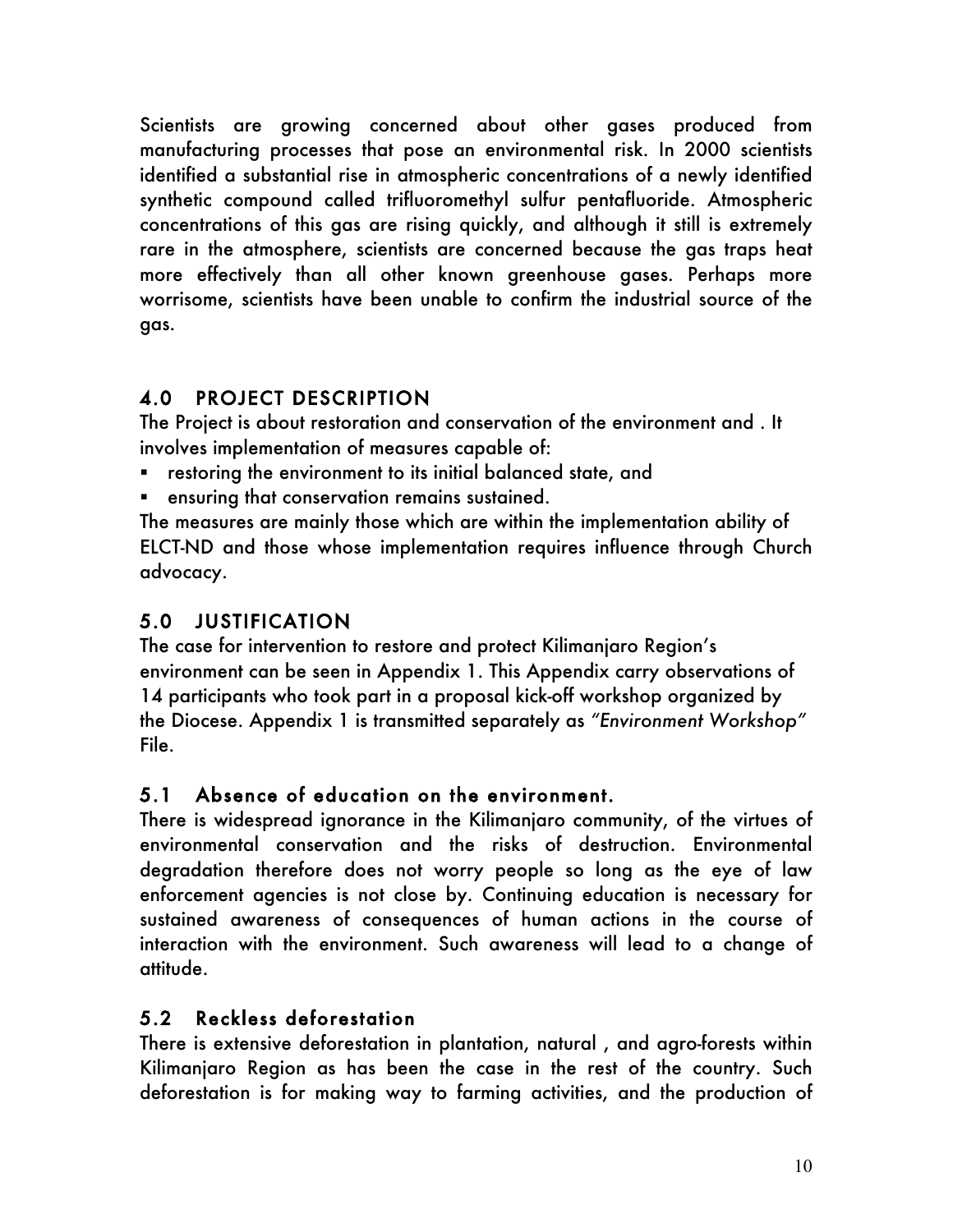charcoal, timber, burnt clay bricks, and timber. This has led to the destruction of water sources and hardship to mankind particularly rural women. Besides, Kilimanjaro Region's contribution towards global warming has, as a result been growing.

# 5.3 Landscape Destruction

There is persistent unorganized destruction of the landscape through excavation of clay soil for brick making and granite and sand for construction.

### 5.4 Loss of Mount Kilimanjaro's attraction and life-support value

The snow cap that has covered the top of Mount Kilimanjaro for the past 11,700 years is disappearing rapidly due to global warming. Over the past century, the ice cap volume has dropped by more than 80 percent. In the year 2002, a study led by Ohio State University ice core paleoclimatologist predicted that ice on top of Africa's tallest peak would be gone between 2015 and 2020. In March 2005, it was reported that the peak was now almost bare for the first time in 11,000 years. The loss of the Kilimanjaro ice fields will carry significant climatological and hydrological implications for local populations who depend on water from the ice fields during dry seasons and monsoon failures.

### 5.5 Decline in agricultural production

There has been a persistent decline in food production in Kilimanjaro for various reasons, chief among them being drought. Rains have become increasingly unreliable and insufficient in the past four decades. The production regime in 1995 and 2001 is about-all, production deficits as shown in Table 2.

| Year                  | 1995/96 | 2000/2001 | Change<br>1995/96 | 2000/01- |
|-----------------------|---------|-----------|-------------------|----------|
| Food Crop             |         |           |                   |          |
| Paddy                 | 47000   | 39483     |                   | (7517)   |
| <b>Beans</b>          | 21367   | 20872     |                   | (495)    |
| Bananas               | 657510  | 607990    |                   | (49520)  |
| <b>Irish Potatoes</b> | 54018   | 77530     |                   | 23512    |

Table 2: PRODUCTION OF MAIN FOOD CROPS – 1995/96-2000/2001 [Metric Tons]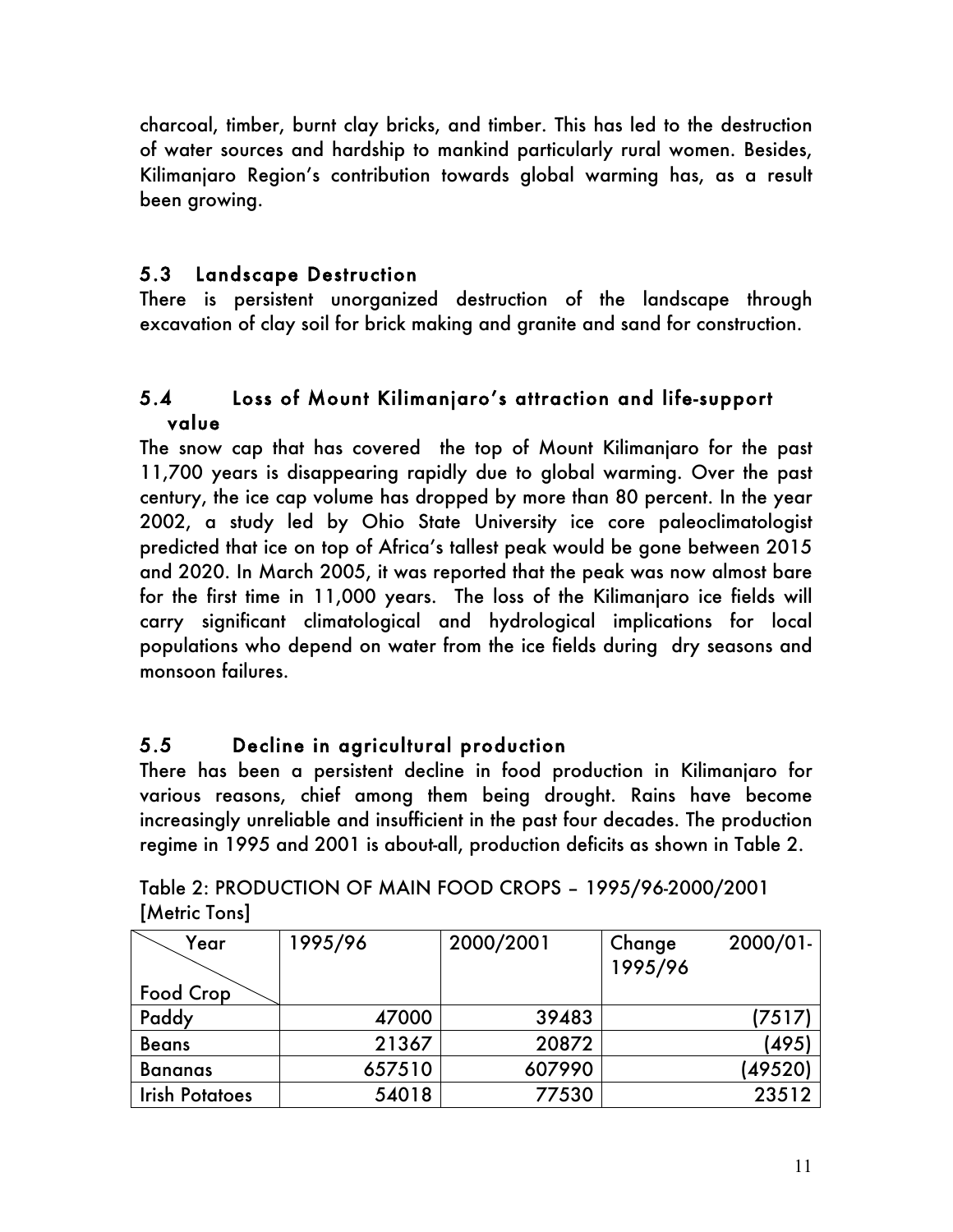| Cassava               | 40540  | 30683  | (9857)  |
|-----------------------|--------|--------|---------|
| <b>Sweet Potatoes</b> | 2020   | 13145  | 11125   |
| Maize                 | 183045 | 126607 | (56438) |
| Sorghum               | 35464  | 369    | (35095) |
| <b>Finger Millet</b>  | 4350   | 38     | (4312)  |

Source - Kilimanjaro Regional Agricultural Office Reports 2001

### 6.0 OBJECTIVES

Overall Objective The project's overall objective is the restoration and conservation of the environment in Kilimanjaro Region. Specific Objectives for the project are as follows:

- ! To implement community education on environmental conservation.
- ! To restore and conserve forests all over Kilimanjaro Region, emphasizing water conserving trees around water sources.
- ! To introduce and popularize economic charcoal cookers and alternative sources of cooking energy to gradually take the place of charcoal
- ! To advocate for availability of electricity, LPG and natural gas for domestic use, at popular prices.
- ! To popularize non-wood based construction material
- ! To introduce and popularize non-wood alternatives in the firing of clay-brick kilns. [coffee and rice husks, also saw dust.
- ! To introduce and popularize burials which neither use wooden coffins, nor graves constructed by cement bricks and mortar.
- ! To introduce and popularize forest honey harvesting techniques to replace fire.
- ! To popularize use of compost and livestock manure in place of chemical fertilizer which in the long term kills the soil.
- ! To advocate for orderly excavation of clay for brick making, and mining of granite for construction.
- ! To ensure a place for environment conservation education in the curricula in theological colleges, Church schools and colleges as well as in faith classes for children prior to confirmation.
- ! To advocate for a place for environment conservation education in school curricula from nursery school to university level.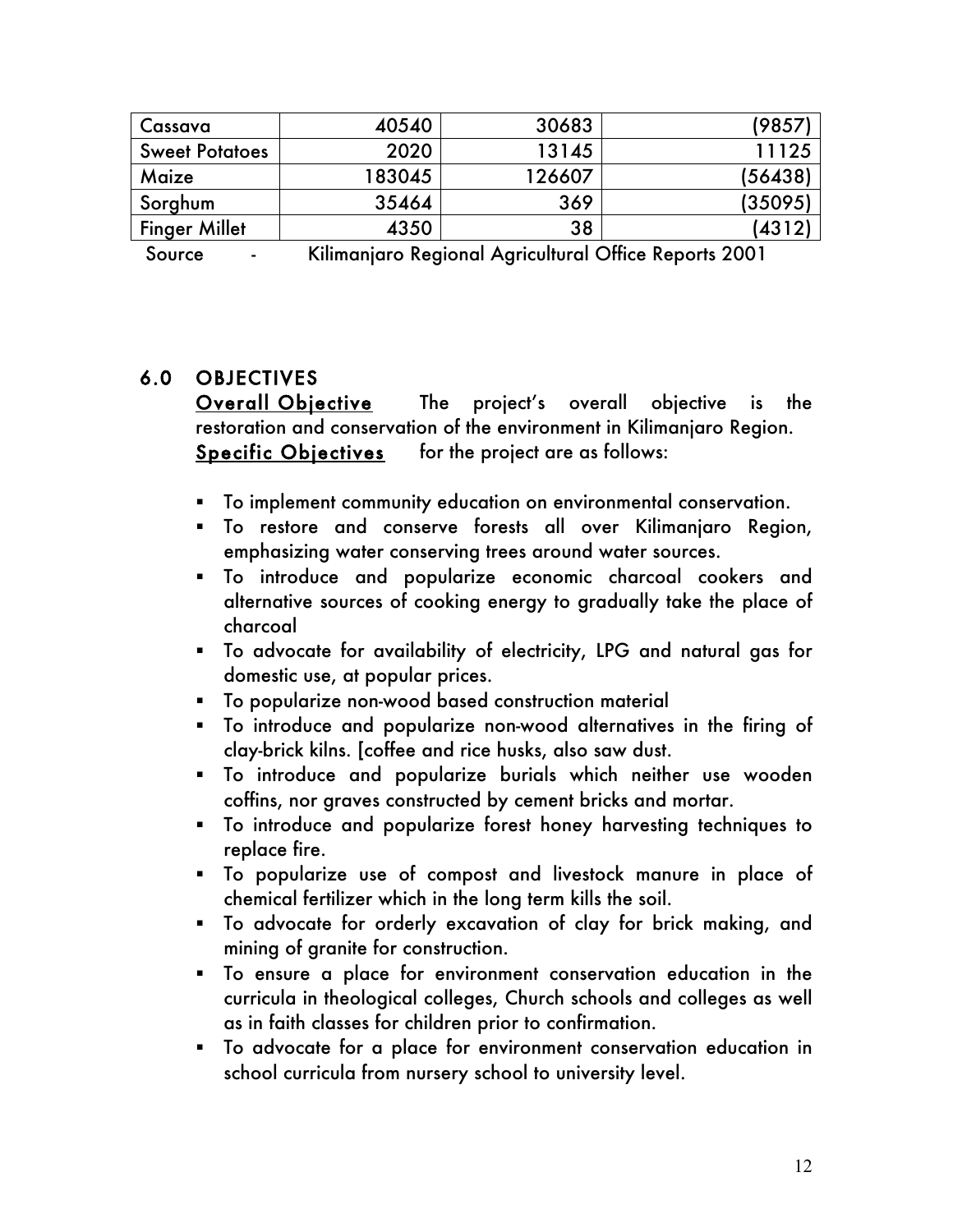- ! To include the environment conservation in the faith teachings of Churches.
- ! Establish an environment docket in the structure of the Diocese to coordinate and supervise conservation.

# 7.0 BUDGET

The budget for the various activities during the project's seven years in the 152 parishes of the Diocese is US\$ 2.5 million. It is carried as Appendix 2, transmitted separately as File "Activity Budget-Envir Prop". Alongside other activities, afforestation which is the main activity is expected to achieve planting of 8.5 million trees as community forests during the plan period.

### 8.0 MANAGEMENT

The management of the project is expected to be the Church's and will involve the office of the Northern Diocese in which the Regional Coordinator will be located. At the level of Church districts, there shall be an officer who will supervise activity of District parishes. At Parish level, Parish Environment Committees will implement the project. The Project Coordinator must be a person with environment educational qualifications. The Project Coordinator and District level officers must be strong leaders capable of taking accountability for the performance of Parish level implementers.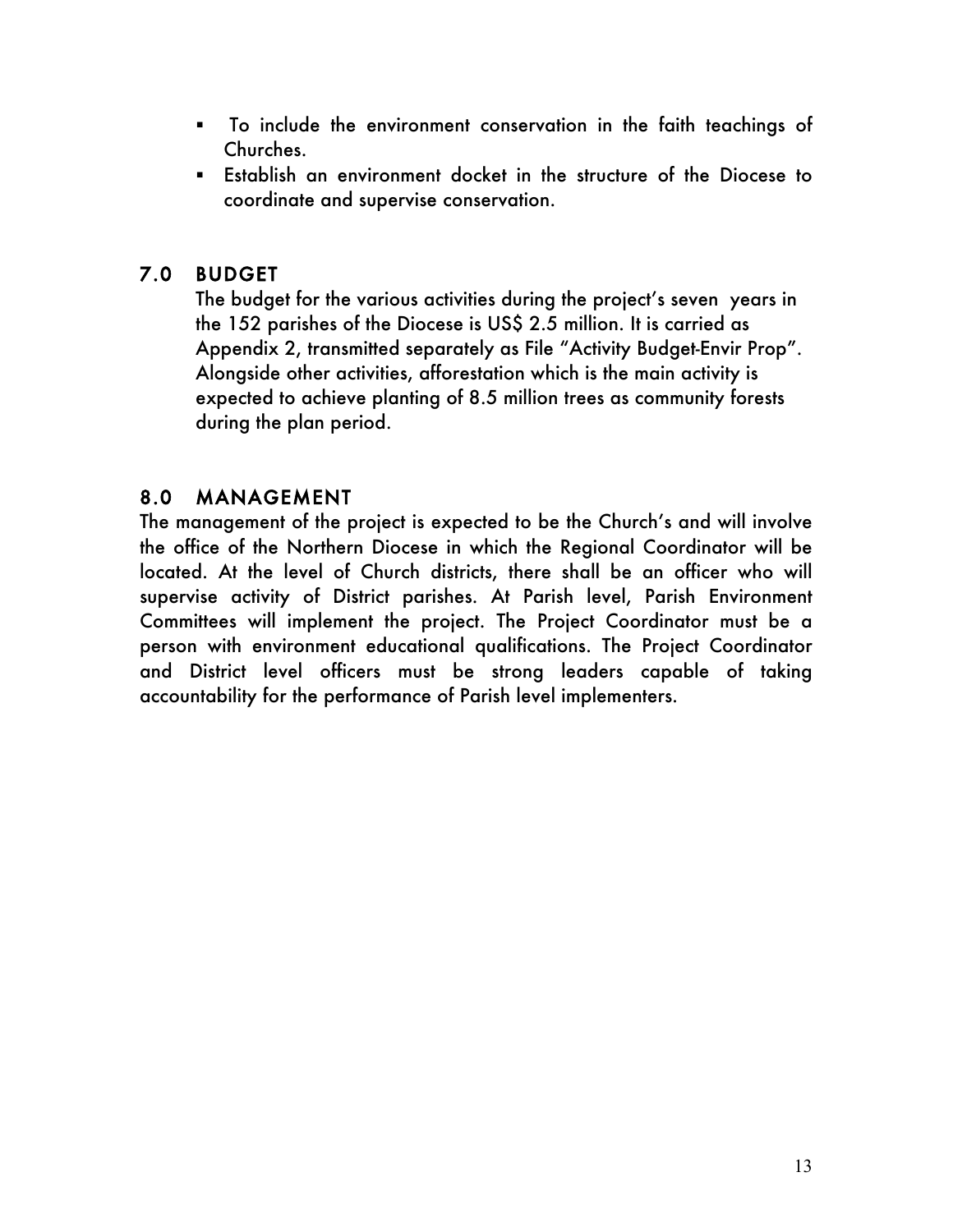# ELCT DEPARTMENT OF THE ENVIRONMENT

# ORGANIZATION STRUCTURE



### 9.0 SUSTAINABILITY

The project will be implemented in communities around Parishes. The afforestation component will have to do exclusively with agro-forestry, involving community households planting trees in and around their farms. It is expected that the conservation zeal developed by the project will be maintained by a generation passing this civilized practice on to the next.

### 10.0 LOGICAL FRAMEWORK

The proposed logical framework for the project is presented in tabular form in Appendix 3 transmitted separately as "Logical Framework". It has expected, desired results, related activities, verifiable indicators, verification means, and assumptions.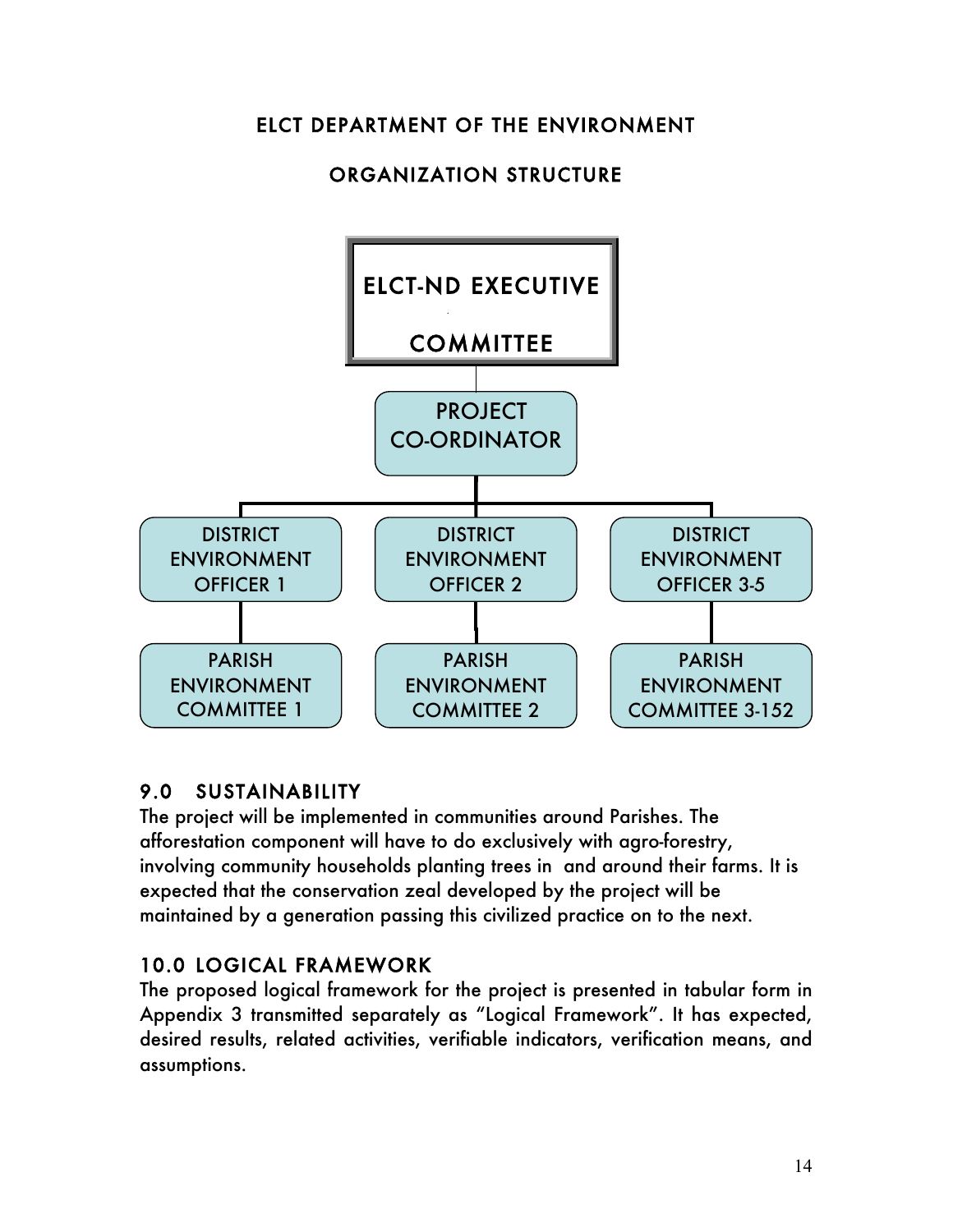#### **APPENDICES**

# **APPENDIX 1: ELCT-ND 7 YEAR ENVIRONMENTAL PLAN- Workshop proceedings.**

|                  | <b>KILIMANJARO SITUATION</b>                                     | <b>WHAT TO BE DONE</b>                                                                   |  |  |  |
|------------------|------------------------------------------------------------------|------------------------------------------------------------------------------------------|--|--|--|
| <b>AREA</b>      | <b>SITUATION</b>                                                 |                                                                                          |  |  |  |
| Use of Resources | 1. There is excessive felling of trees for burning charcoal and  | 1. Popularize use of economic charcoal and charcoal stoves                               |  |  |  |
|                  | firing clay bricks. There is also growing demand for wooden      | 2. Popularize use of cookers which use saw dust and coffee and rice husks                |  |  |  |
|                  | coffins.                                                         | 3. Popularize installation of biogas systems                                             |  |  |  |
|                  |                                                                  | 4. Making available electricity and LGP at affordable prices                             |  |  |  |
|                  |                                                                  | 5. Educate communities regarding harmful effects of reckless tree felling                |  |  |  |
|                  |                                                                  | 6. Road construction contracts to require contractors to plant at least as many trees as |  |  |  |
|                  |                                                                  | they fell along the way.                                                                 |  |  |  |
|                  |                                                                  | 7. Sensitize communities to do away with coffins for burial. Cloth+ mats made from       |  |  |  |
|                  |                                                                  | organic matter should suffice. This was the practice in the past.                        |  |  |  |
|                  | 2. There are persistent forest fires around Mt. Kilimanjaro      | 1. Educate communities regarding harmful effects of forest destruction                   |  |  |  |
|                  |                                                                  | 2. Introduce non-fire means for extracting forest honey                                  |  |  |  |
|                  |                                                                  | 3. Communities around forests to be involved in forest conservation.                     |  |  |  |
|                  | 3. There is Farming and grazing at many water sources            | Laws should be observed and made to work                                                 |  |  |  |
|                  | 4. No emphasis on planting water- conserving trees               | Educate communities on planting water conserving tree species                            |  |  |  |
|                  | 5. De-fertilization [Removal or burning of harvest residue]      | Educate communities on soil fertility management                                         |  |  |  |
|                  | 6. Steep farmlands are in many places not terraced to protect    | Educate communities on the harmful effects of erosion                                    |  |  |  |
|                  | against degradation                                              |                                                                                          |  |  |  |
|                  | 7. There is growing effort to popularize application of chemical | Educate communities on the harmful effects of chemical fertilizers to the soil           |  |  |  |
|                  | fertilizers in our agriculture.                                  | 2. Educate communities on production and application of compost                          |  |  |  |
|                  |                                                                  | 3. Use of livestock manure.                                                              |  |  |  |
|                  | 8. There is unplanned mining of granite and clay, leaving huge   | Promote organized excavation of clay for brick-making                                    |  |  |  |
|                  | pits on otherwise good farmland                                  | 2. Make available capital to enable shift into other economic activities                 |  |  |  |
|                  | 9. There are unplanned grave sites as well as graves of designs  | 1. Promote community cemeteries                                                          |  |  |  |
|                  | which are unfriendly to the environment                          | 2. Educate communities on the harmful effects of constructing grave-pits by concrete     |  |  |  |
|                  |                                                                  | and cement.                                                                              |  |  |  |
|                  | 10. Over-use of water and land resources                         | 1. Popularize water-efficient WCs                                                        |  |  |  |
|                  |                                                                  | 2. Devise and implement life-support uses for waste water                                |  |  |  |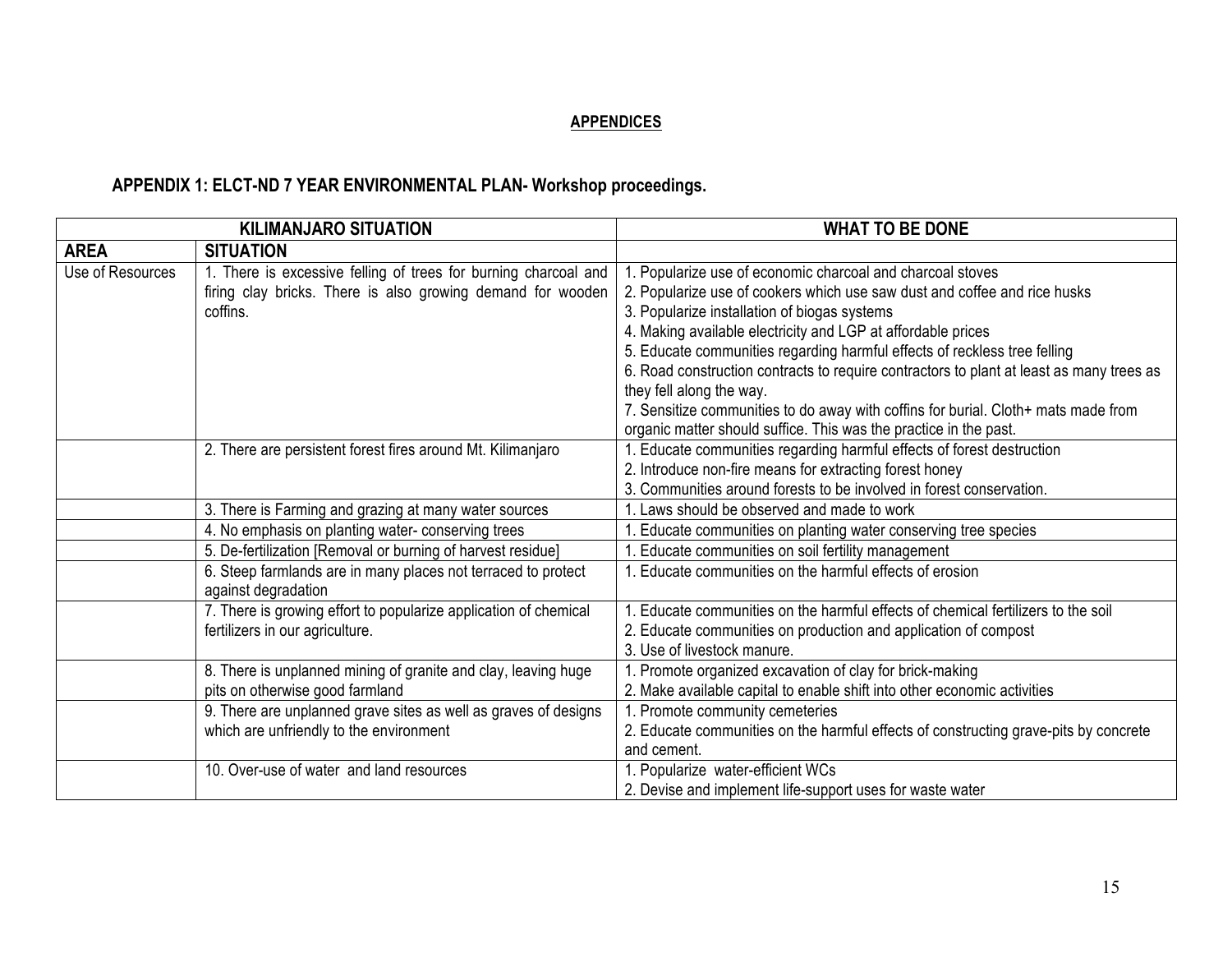|                      | <b>KILIMANJARO SITUATION</b>                                                                                           | <b>WHAT TO BE DONE</b>                                                                                                                                                    |  |  |  |
|----------------------|------------------------------------------------------------------------------------------------------------------------|---------------------------------------------------------------------------------------------------------------------------------------------------------------------------|--|--|--|
| <b>AREA</b>          | <b>SITUATION</b>                                                                                                       |                                                                                                                                                                           |  |  |  |
| <b>Education and</b> | 1. There is no environment content in the curricula of schools and                                                     | 1. Ministry of education and other educating institutions to include in the curricula of                                                                                  |  |  |  |
| Young people         | other education institutions                                                                                           | various levels, the subject of Environment.                                                                                                                               |  |  |  |
|                      | 2. There is no environment content in the curriculum of Lutheran<br>faith classes for children, prior to confirmation. | 1. Introduce theoretical and practical lessons on Environment in their curriculum.                                                                                        |  |  |  |
|                      | 3. There is no community education on conservation                                                                     | 1. Introduce community education on environmental conservation, both theoretical and<br>practical                                                                         |  |  |  |
| Pastoral care        | 1. There is officially little or no space in the Pastors' agenda                                                       | 1. Introduce the lesson on environment in theological colleges                                                                                                            |  |  |  |
|                      | regarding environmental conservation. Theology and Environment                                                         | 2. Conduct crash seminars for serving pastors on issues of environmental conservation                                                                                     |  |  |  |
|                      | remain disjoint.                                                                                                       | 3. Pastors to constantly remind Christians and communities of their responsibility to                                                                                     |  |  |  |
|                      |                                                                                                                        | protect God's creation; More so on the event of thanks-giving following the harvest.                                                                                      |  |  |  |
|                      | 2. The tradition of Pastors organizing annual tree-planting in<br>parishes is no more.                                 | Set aside a yearly tree-planting day for the parish, usually just before or on the onset                                                                                  |  |  |  |
|                      |                                                                                                                        | of annual rains. Could be Saturday following Good Friday.                                                                                                                 |  |  |  |
| Life styles          | 1. Careless disposition of waste                                                                                       | Sensitize communities against careless disposal of litter especially plastics<br>2. To the extent possible, desist carrying away material which as waste, is difficult to |  |  |  |
|                      |                                                                                                                        | dispose of in a civilized manner.                                                                                                                                         |  |  |  |
|                      |                                                                                                                        | 3. Discourage consumption of packed, processed foods and promote fresh foods. The                                                                                         |  |  |  |
|                      |                                                                                                                        | former carry packaging waste while a lot of the latter can be bought in organic baskets.                                                                                  |  |  |  |
| Media and            | 1. There is a shortage of media outlets in the Region. Radio                                                           | Request media owners to accommodate programs on environmental conservation.                                                                                               |  |  |  |
| Advocacy             | stations are few [about 3] while T.V stations and Newspapers do                                                        | 2. Develop educational leaflets and booklets on environmental conservation.                                                                                               |  |  |  |
|                      | not exist.                                                                                                             | 3. The Diocesan department of communication and visual media to visit Districts and                                                                                       |  |  |  |
|                      |                                                                                                                        | assemble pictures areas with conservation successes and failures.                                                                                                         |  |  |  |
|                      | 2. There is insufficient advocacy by the Church to prompt the                                                          | 1. The Diocese should be organized to follow up and be on top of conservation issues                                                                                      |  |  |  |
|                      | government to pursue environmental conservation with vigor.                                                            | and prompt the government when necessary, to enforce corrective measures.                                                                                                 |  |  |  |
| Partnerships         | The Diocese structure does not have an environment docket. The                                                         | 1. Diocese to establish a department in charge of environment conservation. Districts                                                                                     |  |  |  |
|                      | deficiency is replicated all the way down to the parishes.                                                             | and parishes to replicate that docket.                                                                                                                                    |  |  |  |
| Celebration          | The Diocese has no festival targeting the environment                                                                  | The post-harvest Thanks-giving festival should also focus on the environment which                                                                                        |  |  |  |
|                      |                                                                                                                        | supports production and life.                                                                                                                                             |  |  |  |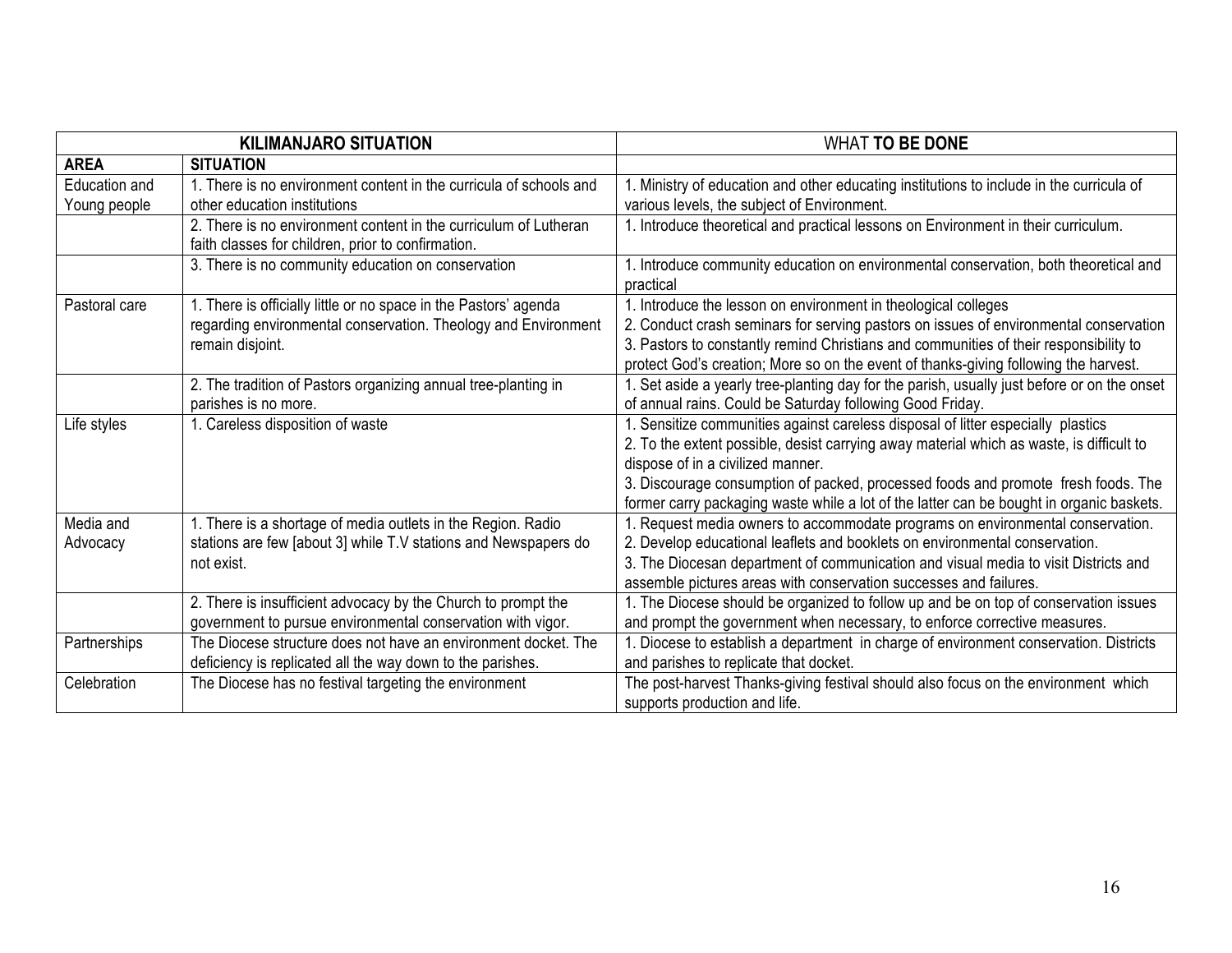#### **APPENDIX 2: ACTIVITY BUDGET**

| S/n                                | <b>SPECIFIC</b><br><b>OBJECTIVES</b>                                                                                                                            | <b>ACTIVITIES</b>                                                      |                                             |                                             |                                             |                                             |                                             |                                             | <b>TOTAL BUDGET</b> |
|------------------------------------|-----------------------------------------------------------------------------------------------------------------------------------------------------------------|------------------------------------------------------------------------|---------------------------------------------|---------------------------------------------|---------------------------------------------|---------------------------------------------|---------------------------------------------|---------------------------------------------|---------------------|
|                                    |                                                                                                                                                                 | Year 1                                                                 | Year 2                                      | Year 3                                      | Year 4                                      | Year 5                                      | Year 6                                      | Year 7                                      |                     |
| $\mathbf{1}$                       | To implement<br>community educati<br>on on<br>environmental<br>conservation.                                                                                    | -Diocese/level<br>seminars to<br>Parish ToTs<br>-Community<br>seminars | -Community<br>seminars                      | -Community<br>seminars                      | -Community<br>seminars                      | -Community<br>seminars                      | -Community<br>seminars                      | -Community<br>seminars                      |                     |
| <b>BUDGET</b><br><b>ACTIVITY 1</b> |                                                                                                                                                                 |                                                                        |                                             |                                             |                                             |                                             |                                             |                                             |                     |
| $\mathbf{2}$                       | To restore and                                                                                                                                                  | 1,500,000.00<br>-Establish 152                                         | 1,000,000.00<br>-Establish 152              | 1,200,000.00<br>-Establish 152              | 1,300,000.00<br>-Establish 152              | 1,400,000.00<br>Establish 152               | 1,500,000.00<br>Establish 152               | ,600,000.00<br>Establish 152                | 9,500,000.00        |
|                                    | conserve forests<br>all over<br>Kilimanjaro<br>Region,<br>emphasizing water<br>conserving trees<br>around water<br>sources.                                     | tree nurseries [1<br>per Parish]                                       | tree nurseries                              | tree nurseries                              | tree nurseries                              | tree nurseries                              | tree nurseries                              | tree nurseries                              |                     |
|                                    |                                                                                                                                                                 | -Distribute<br>seedlings                                               | -Distribute<br>seedlings                    | -Distribute<br>seedlings                    | -Distribute<br>seedlings                    | -Distribute<br>seedlings                    | -Distribute<br>seedlings                    | -Distribute<br>seedlings                    |                     |
|                                    |                                                                                                                                                                 | -Monitor<br>planting+Care                                              | <b>Monitor</b><br>planting+Care             | -Monitor<br>planting+Care                   | -Monitor<br>planting+Care                   | -Monitor<br>planting+Care                   | -Monitor<br>planting+Care                   | -Monitor<br>planting+Care                   |                     |
| <b>BUDGET</b><br><b>ACTIVITY 2</b> |                                                                                                                                                                 | 167,200,000.00                                                         | 167,200,000.00                              | 167,200,000.00                              | 167,200,000.00                              | 167,200,000.00                              | 167,200,000.00                              | 167,200,000.00                              | 1,170,400,000.00    |
|                                    |                                                                                                                                                                 |                                                                        |                                             |                                             |                                             |                                             |                                             |                                             |                     |
| 3                                  | To introduce and<br>popularize<br>economic<br>charcoal/firewood<br>cookers and<br>alternative sources<br>of cooking energy<br>to gradually take<br>the place of | -Demonstration<br>of existing<br>technology                            | -Demonstration<br>of existing<br>technology | -Demonstration<br>of existing<br>technology | -Demonstration<br>of existing<br>technology | -Demonstration<br>of existing<br>technology | -Demonstration<br>of existing<br>technology | -Demonstration<br>of existing<br>technology |                     |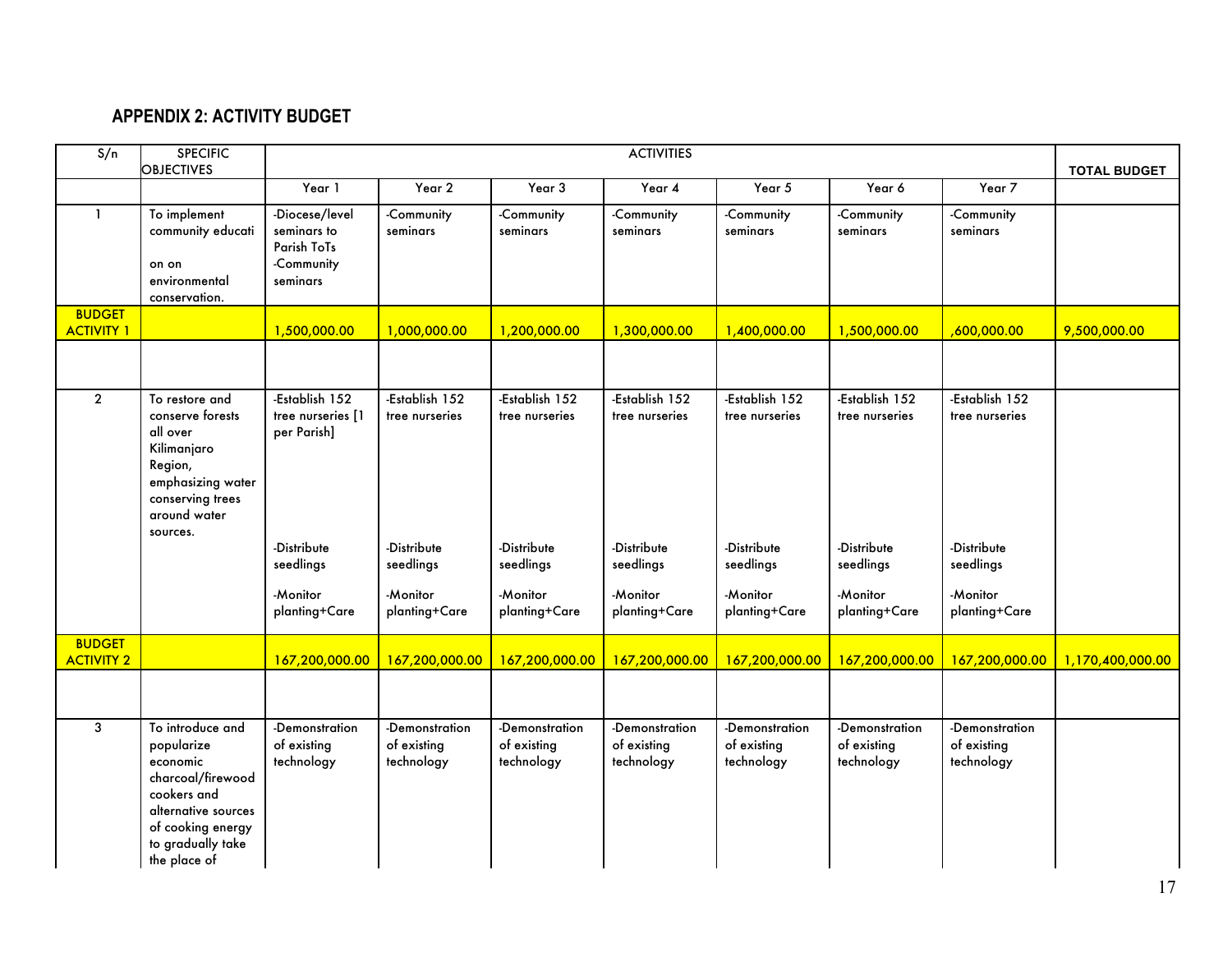|                                    | charcoal                             |                                |                               |                            |                            |                            |                            |                            |                |
|------------------------------------|--------------------------------------|--------------------------------|-------------------------------|----------------------------|----------------------------|----------------------------|----------------------------|----------------------------|----------------|
|                                    |                                      |                                |                               |                            |                            |                            |                            |                            |                |
|                                    |                                      |                                |                               |                            |                            |                            |                            |                            |                |
|                                    |                                      |                                |                               |                            |                            |                            |                            |                            |                |
|                                    |                                      |                                |                               |                            |                            |                            |                            |                            |                |
|                                    |                                      | - Introduce new                | - Introduce new               | - Introduce new            | - Introduce new            | - Introduce new            | - Introduce new            | Introduce new              |                |
|                                    |                                      | technology                     | technology                    | technology                 | technology                 | technology                 | technology                 | technology                 |                |
| <b>BUDGET</b>                      |                                      |                                |                               |                            |                            |                            |                            |                            |                |
| <b>ACTIVITY 3</b>                  |                                      | 45,600,000.00                  | 45,600,000.00                 | 45,600,000.00              | 45,600,000.00              | 45,600,000.00              | 45,600,000.00              | 45,600,000.00              | 319,200,000.00 |
|                                    |                                      |                                |                               |                            |                            |                            |                            |                            |                |
|                                    | To advocate for<br>availability of   | -To educate on<br>LPG/Natural  | -To educate on<br>LPG/Natural |                            | ä,                         | ä,                         | ÷,                         | ä,                         |                |
|                                    | electricity, LPG                     | gas use and                    | gas use and                   |                            |                            |                            |                            |                            |                |
|                                    | and natural gas<br>for domestic use, | demonstrate<br>economy over    | demonstrate<br>economy over   |                            |                            |                            |                            |                            |                |
|                                    | at popular prices.                   | charcoal                       | charcoal                      |                            |                            |                            |                            |                            |                |
| <b>BUDGET</b>                      |                                      |                                |                               |                            |                            |                            |                            |                            |                |
| <b>ACTIVITY 4</b>                  |                                      | 15,000,000.00                  | 15,000,000.00                 | 15,000,000.00              | 15,000,000.00              | 15,000,000.00              | 15,000,000.00              | 15,000,000.00              | 105,000,000.00 |
|                                    |                                      |                                |                               |                            |                            |                            |                            |                            |                |
| 5 <sup>5</sup>                     | To popularize non-                   | -Identify the                  | -Promote non-                 | -Promote non-              | -Promote non-              | -Promote non-              | -Promote non-              | -Promote non-              |                |
|                                    | wood based<br>construction           | building<br>materials          | wood building<br>materials    | wood building<br>materials | wood building<br>materials | wood building<br>materials | wood building<br>materials | wood building<br>materials |                |
|                                    | material                             |                                |                               |                            |                            |                            |                            |                            |                |
|                                    |                                      | -Promote non-<br>wood building |                               |                            |                            |                            |                            |                            |                |
|                                    |                                      | materials                      |                               |                            |                            |                            |                            |                            |                |
| <b>BUDGET</b><br><b>ACTIVITY 5</b> |                                      | 7,600,000.00                   | 7,600,000.00                  | 7,600,000.00               | 7,600,000.00               | 7,600,000.00               | 7,600,000.00               | 7,600,000.00               | 53,200,000.00  |
|                                    |                                      |                                |                               |                            |                            |                            |                            |                            |                |
|                                    |                                      |                                |                               |                            |                            |                            |                            |                            |                |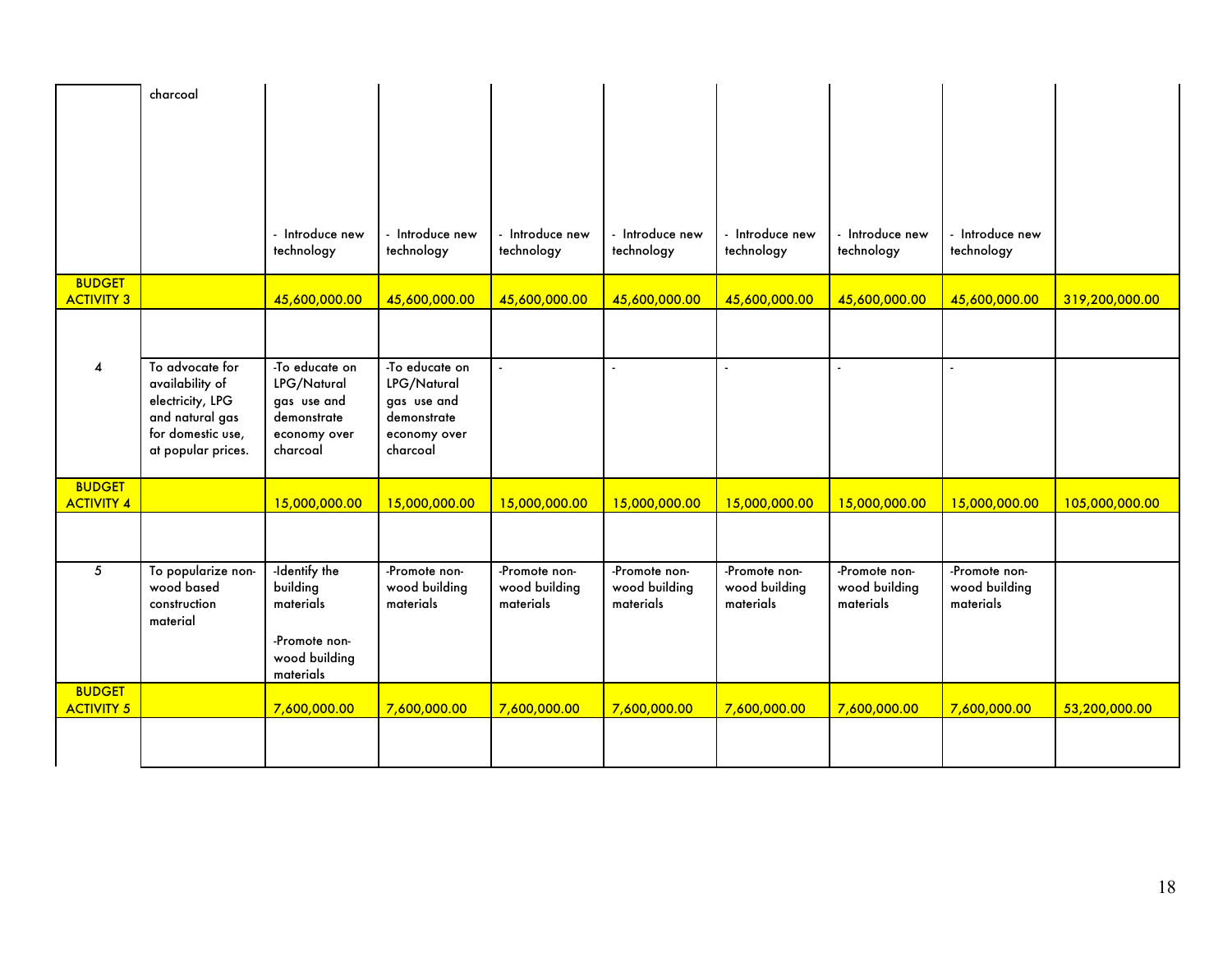| 6                                  | To introduce and<br>popularize non-<br>wood alternatives<br>in the firing of<br>clay-brick kilns.<br>[coffee and rice<br>husks, also saw<br>dust. | Promote existing<br>alternatives<br>- Inroduce new<br>alternatives | -Promote existing<br>alternatives<br>- Inroduce new<br>alternatives | -Promote existing<br>alternatives<br>- Inroduce new<br>alternatives | -Promote existing<br>alternatives<br>- Inroduce new<br>alternatives | -Promote existing<br>alternatives<br>- Inroduce new<br>alternatives | -Promote existing<br>alternatives<br>- Inroduce new<br>alternatives | -Promote existing<br>alternatives<br>- Inroduce new<br>alternatives |               |
|------------------------------------|---------------------------------------------------------------------------------------------------------------------------------------------------|--------------------------------------------------------------------|---------------------------------------------------------------------|---------------------------------------------------------------------|---------------------------------------------------------------------|---------------------------------------------------------------------|---------------------------------------------------------------------|---------------------------------------------------------------------|---------------|
| <b>BUDGET</b>                      |                                                                                                                                                   |                                                                    |                                                                     |                                                                     |                                                                     |                                                                     |                                                                     |                                                                     |               |
| <b>ACTIVITY 6</b>                  |                                                                                                                                                   | 3,000,000.00                                                       | 3,000,000.00                                                        | 3,000,000.00                                                        | 3,000,000.00                                                        | 3,000,000.00                                                        | 3,000,000.00                                                        | 3,000,000.00                                                        | 21,000,000.00 |
|                                    |                                                                                                                                                   |                                                                    |                                                                     |                                                                     |                                                                     |                                                                     |                                                                     |                                                                     |               |
| $\overline{7}$                     | To introduce and<br>popularize burials<br>which neither use<br>wooden coffins,<br>nor graves<br>constructed by<br>cement bricks and<br>mortar.    | -Demonstrate<br>environmental<br>impact                            | -Demonstrate<br>environmental<br>impact                             | -Demonstrate<br>environmental<br>impact                             | -Demonstrate<br>environmental<br>impact                             | -Demonstrate<br>environmental<br>impact                             | -Demonstrate<br>environmental<br>impact                             | -Demonstrate<br>environmental<br>impact                             |               |
|                                    |                                                                                                                                                   | -Educate on<br><b>Biblical stand</b>                               | -Educate on<br><b>Biblical stand</b>                                | -Educate on<br><b>Biblical stand</b>                                | -Educate on<br><b>Biblical stand</b>                                | -Educate on<br><b>Biblical stand</b>                                | -Educate on<br><b>Biblical stand</b>                                | -Educate on<br><b>Biblical stand</b>                                |               |
| <b>BUDGET</b><br><b>ACTIVITY 7</b> |                                                                                                                                                   | 3,040,000.00                                                       | 3,040,000.00                                                        | 3,040,000.00                                                        | 3,040,000.00                                                        | 3,040,000.00                                                        | 3,040,000.00                                                        |                                                                     | 18,240,000.00 |
|                                    |                                                                                                                                                   |                                                                    |                                                                     |                                                                     |                                                                     |                                                                     |                                                                     |                                                                     |               |
| 8                                  | To introduce and<br>popularize forest<br>honey harvesting<br>techniques to<br>replace fire.                                                       | -Promote existing<br>alternatives                                  | -Promote existing<br>alternatives                                   | Promote existing<br>alternatives                                    | -Promote existing<br>alternatives                                   | -Promote existing<br>alternatives                                   | -Promote existing<br>alternatives                                   | -Promote existing<br>alternatives                                   |               |
|                                    |                                                                                                                                                   | - Introduce new<br>techniques                                      | - Introduce new<br>techniques                                       | - Introduce new<br>techniques                                       | - Introduce new<br>techniques                                       | - Introduce new<br>techniques                                       | - Introduce new<br>techniques                                       | - Introduce new<br>techniques                                       |               |
| <b>BUDGET</b><br><b>ACTIVITY 8</b> |                                                                                                                                                   | 9,000,000.00                                                       | 9,000,000.00                                                        | 9,000,000.00                                                        | 9,000,000.00                                                        | 9,000,000.00                                                        | 9,000,000.00                                                        | 9,000,000.00                                                        | 63,000,000.00 |
|                                    |                                                                                                                                                   |                                                                    |                                                                     |                                                                     |                                                                     |                                                                     |                                                                     |                                                                     |               |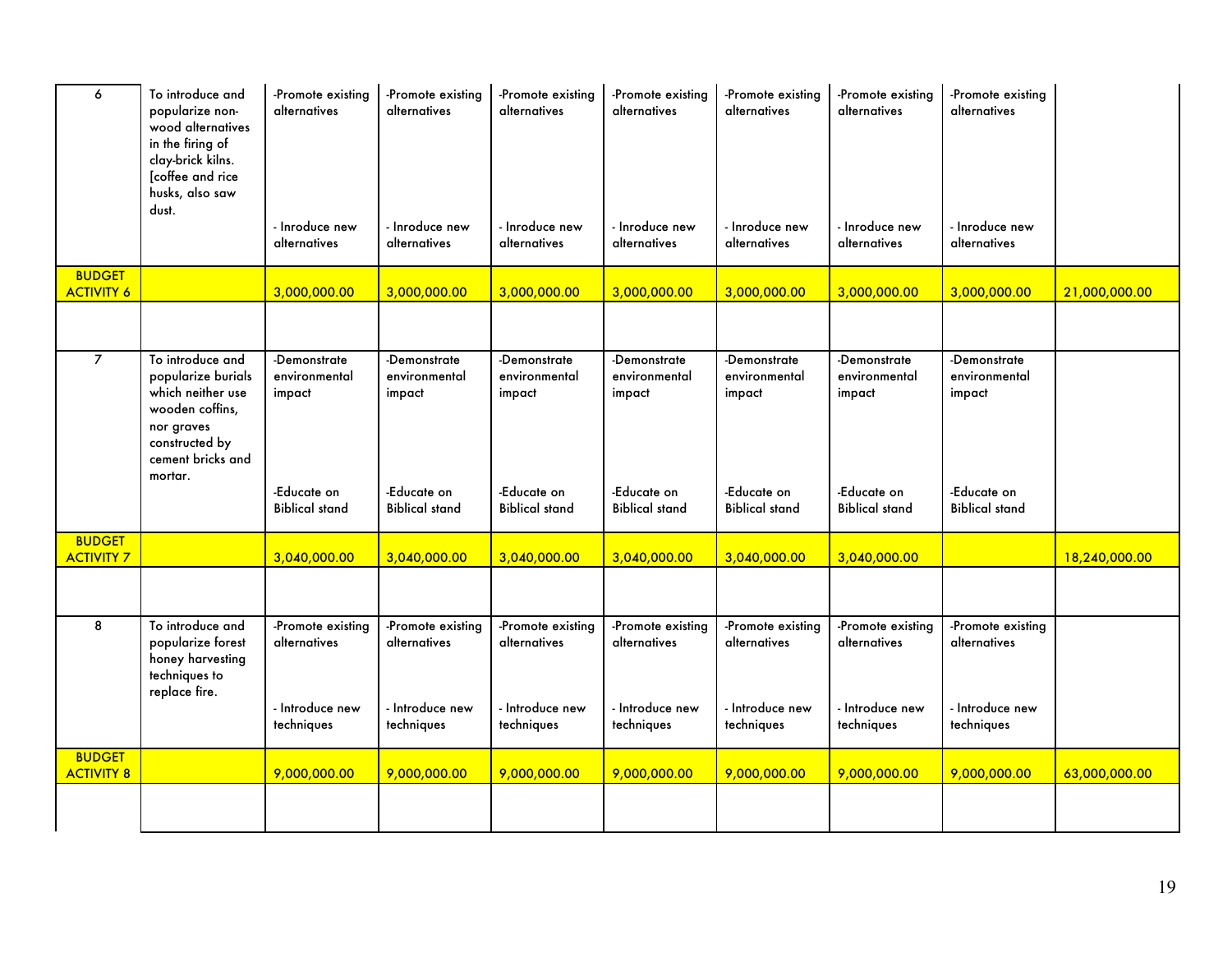| 9                                      | To popularize use<br>of compost and<br>livestock manure in<br>place of chemical<br>fertilizer which in<br>the long term kills<br>the soil.                                                | <b>Educate</b><br>community on<br>disadvantages<br>of chemical<br>fertilizer                                                                         | -Educate<br>community on<br>disadvantages<br>of chemical<br>fertilizer | -Educate<br>community on<br>disadvantages<br>of chemical<br>fertilizer | -Educate<br>community on<br>disadvantages<br>of chemical<br>fertilizer | -Educate<br>community on<br>disadvantages<br>of chemical<br>fertilizer | -Educate<br>community on<br>disadvantages<br>of chemical<br>fertilizer | -Educate<br>community on<br>disadvantages<br>of chemical<br>fertilizer |               |
|----------------------------------------|-------------------------------------------------------------------------------------------------------------------------------------------------------------------------------------------|------------------------------------------------------------------------------------------------------------------------------------------------------|------------------------------------------------------------------------|------------------------------------------------------------------------|------------------------------------------------------------------------|------------------------------------------------------------------------|------------------------------------------------------------------------|------------------------------------------------------------------------|---------------|
| <b>BUDGET</b><br><b>ACTIVITY 9</b>     |                                                                                                                                                                                           | 7,600,000.00                                                                                                                                         | 7,600,000.00                                                           | 7,600,000.00                                                           | 7,600,000.00                                                           | 7,600,000.00                                                           | 7,600,000.00                                                           | 7,600,000.00                                                           | 53,200,000.00 |
|                                        |                                                                                                                                                                                           |                                                                                                                                                      |                                                                        |                                                                        |                                                                        |                                                                        |                                                                        |                                                                        |               |
| 10                                     | To advocate for<br>orderly excavation<br>of clay for brick<br>making, and<br>mining of granite<br>for construction.                                                                       | -Examine<br>existing<br>procedures<br>Convince<br>local/village<br>govt to regulate<br>and Monitor<br>adherence                                      | Monitoring<br>Reporting                                                | Monitoring<br>Reporting                                                | Monitoring<br>Reporting                                                | Monitoring<br>Reporting                                                | Monitoring<br>Reporting                                                | Monitoring<br>Reporting                                                |               |
| <b>BUDGET</b><br><b>ACTIVITY</b><br>10 |                                                                                                                                                                                           | 1,200,000.00                                                                                                                                         | 4,000,000.00                                                           | 4,000,000.00                                                           | 4,000,000.00                                                           | 4,000,000.00                                                           | 4,000,000.00                                                           | 4,000,000.00                                                           | 25,200,000.00 |
|                                        |                                                                                                                                                                                           |                                                                                                                                                      |                                                                        |                                                                        |                                                                        |                                                                        |                                                                        |                                                                        |               |
| 11                                     | To ensure a place<br>for environment<br>conservation<br>education in the<br>curricula in<br>theological<br>colleges, Church<br>schools and<br>colleges as well as<br>in faith classes for | -Diocese to<br>include env'tal<br>conservation in<br>all levels of<br>education<br>including<br>Sunday school<br>and pre-<br>confirmation<br>classes | $\mathbf{r}$                                                           | $\sim$                                                                 | L.                                                                     | $\ddot{\phantom{a}}$                                                   | ä,                                                                     | $\ddot{\phantom{a}}$                                                   |               |
|                                        | children prior to<br>confirmation.                                                                                                                                                        |                                                                                                                                                      |                                                                        |                                                                        |                                                                        |                                                                        |                                                                        |                                                                        |               |
| <b>BUDGET</b><br><b>ACTIVITY</b><br>11 |                                                                                                                                                                                           | 15,200,000.00                                                                                                                                        |                                                                        |                                                                        |                                                                        |                                                                        |                                                                        |                                                                        | 15,200,000.00 |